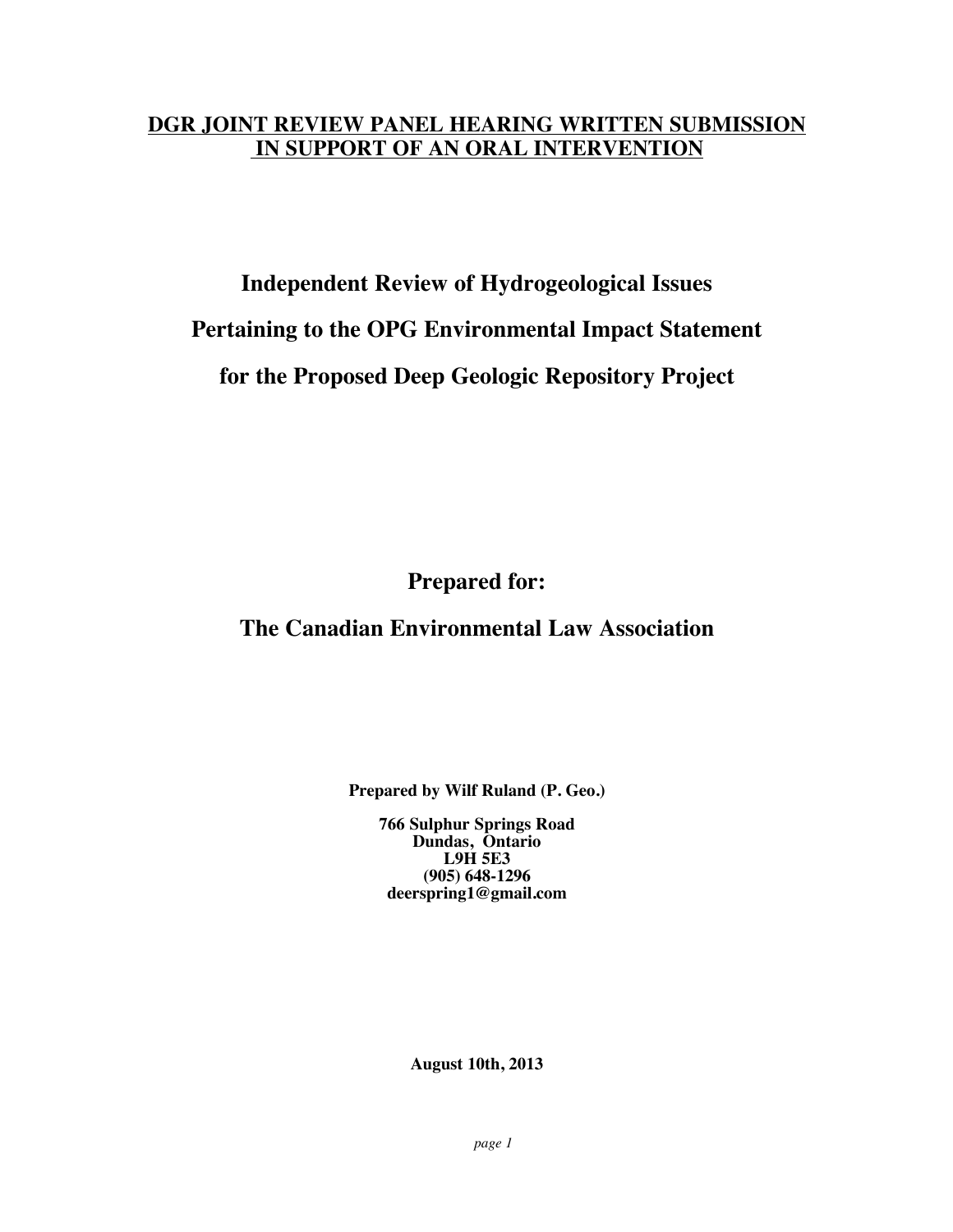#### **Table of Contents**

| a) Dysfunctional Information Request (IR) Process and Organization5             |
|---------------------------------------------------------------------------------|
|                                                                                 |
|                                                                                 |
|                                                                                 |
| a) Hydraulic Conditions in the Cambrian Sandstone and Precambrian Basement 6    |
|                                                                                 |
|                                                                                 |
| d) Existing Groundwater and Surface Water Quality near DGR Site (and Tritium) 9 |
|                                                                                 |
|                                                                                 |
|                                                                                 |
|                                                                                 |
| c) Post-Closure Impacts, and Implications for Groundwater Monitoring11          |
|                                                                                 |
| 6) Hydrogeological Concerns with respect to Site Design and Operations12        |
|                                                                                 |
|                                                                                 |
|                                                                                 |
|                                                                                 |
|                                                                                 |
|                                                                                 |
|                                                                                 |
|                                                                                 |
|                                                                                 |
| c) The Proponent's Contingency Responses to Adverse Monitoring Results18        |
| d) Independent Review and Public Dissemination of DGR Monitoring Results 18     |
|                                                                                 |
|                                                                                 |
|                                                                                 |
|                                                                                 |
|                                                                                 |
|                                                                                 |
|                                                                                 |
|                                                                                 |
|                                                                                 |
|                                                                                 |
|                                                                                 |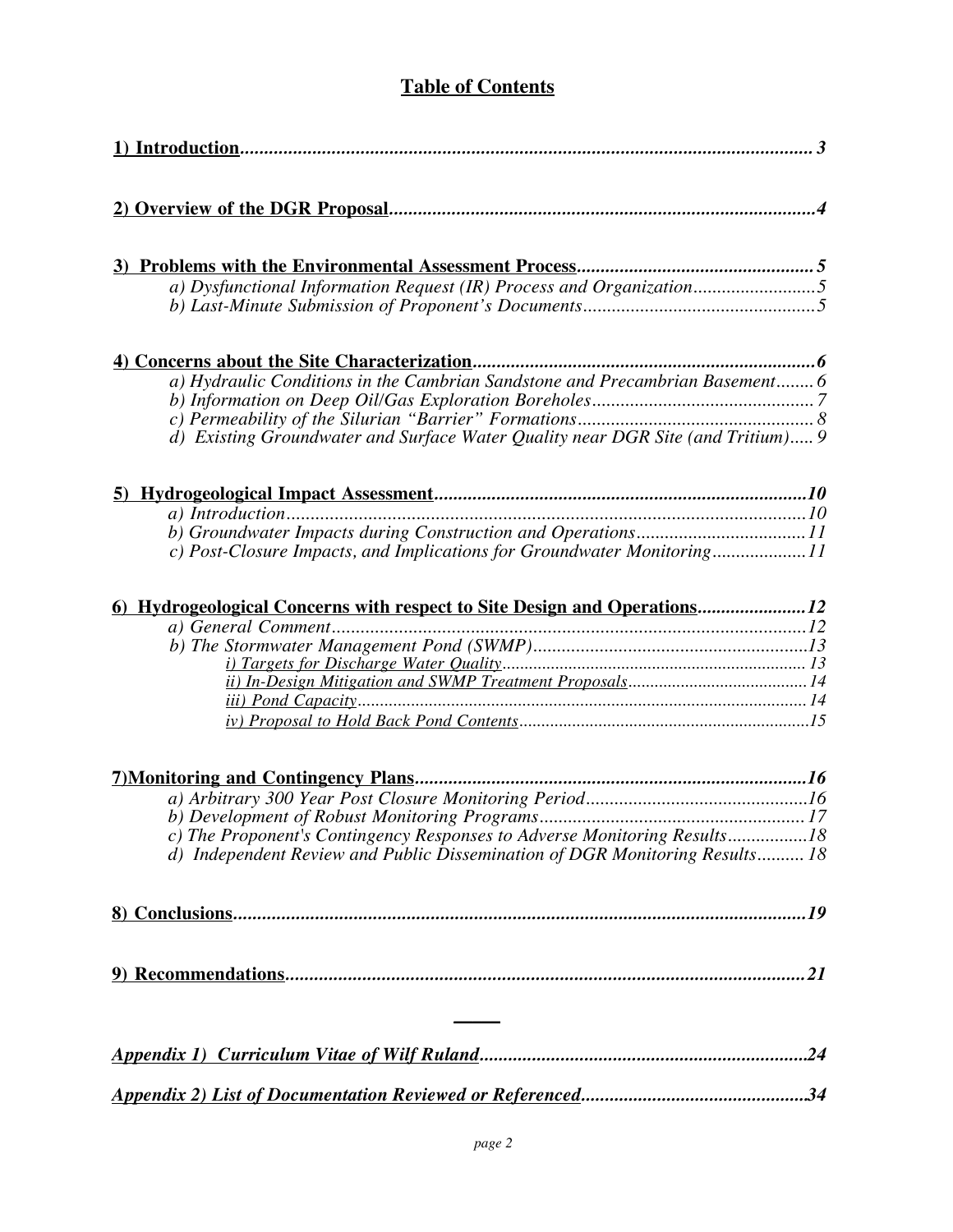#### **1) Introduction**

I am a hydrogeologist and Professional Geoscientist, and I have worked as an environmental consultant for over 25 years (2 years for a major consulting firm in Germany, and 25+ years independently in Canada). I am a specialist in groundwater and surface water contamination issues, and have investigated many such issues over the course of my consulting career.

I have given testimony as an expert witness on hydrogeological issues before various boards, including the Canadian Nuclear Safety Commission, the Environmental Assessment Board, the Joint Board, the Ontario Municipal Board, the Ontario Environmental Review Tribunal, and the Niagara Escarpment Commission. A copy of my Curriculum Vitae is included in **Appendix 1** of this review.

I have been retained as an expert by the Canadian Environmental Law Association (CELA) to provide an independent review of the Environmental Impact Statement (EIS) for the proposed Deep Geologic Repository (DGR) Project. The DGR Project has been put forward by Ontario Power Generation (OPG), "the proponent" under the environment assessment process.

The focus of my review of the DGR proposal are the following:

- the overall merits of the proposal;
- the adequacy of the site investigation;
- potential groundwater quality impacts related to inorganic, organic, and radiological contaminants which may be associated with any aspect of the proposal; and
- potential surface water quality impacts related to inorganic, organic, and radiological contaminants which may be associated with any aspect of the proposal.

The adequacy of the EIS (from a hydrogeology perspective) can be measured by the degree to which the EIS provides:

- a comprehensive description of the local geology, hydrology and hydrogeology;
- a comprehensive assessment of potential water quality impacts at all stages of the project including site preparation and construction, DGR operation, closure, and the very long post-
- closure period; detailed proposals for mitigation of any foreseeable impacts; appropriate monitoring plans and realistic contingency plans.
- 

In order to carry out this work, I have reviewed a series of documents and the most important of these are listed as references in **Appendix 2** of this review. I also toured the area of the proposed DGR Project on June 13, 2013, and discussed various aspects of the proposal with the proponent's representatives who were present on the day of the tour.

I was strongly assisted and advised during my work on the review of documents in relation to the DGR project and the preparation of this report by Dr. Chris Smart of the University of Western Ontario. Dr. Smart is an expert in the fields of karst hydrogeology and glacial erosion. I have experience and expertise in the field of karst hydrogeology (and have co-authored several papers with Dr. Smart on this topic), and those aspects of this report pertaining to karst and evaporite dissolution issues are based on a collaborative effort by Dr. Smart and myself.

We submitted (through CELA) a series of Information Requests (IRs) which were forwarded to the proponent. Due to problems with the IR process it was challenging to determine if many of our IRs were ever answered. The problems we encountered with the IR process and more generally with the environment assessment process are discussed in more detail in **Section 3** of this report.

This review outlines my findings, conclusions and recommendations regarding the EIS and the potential impacts of the proposed Deep Geologic Repository (DGR) Project.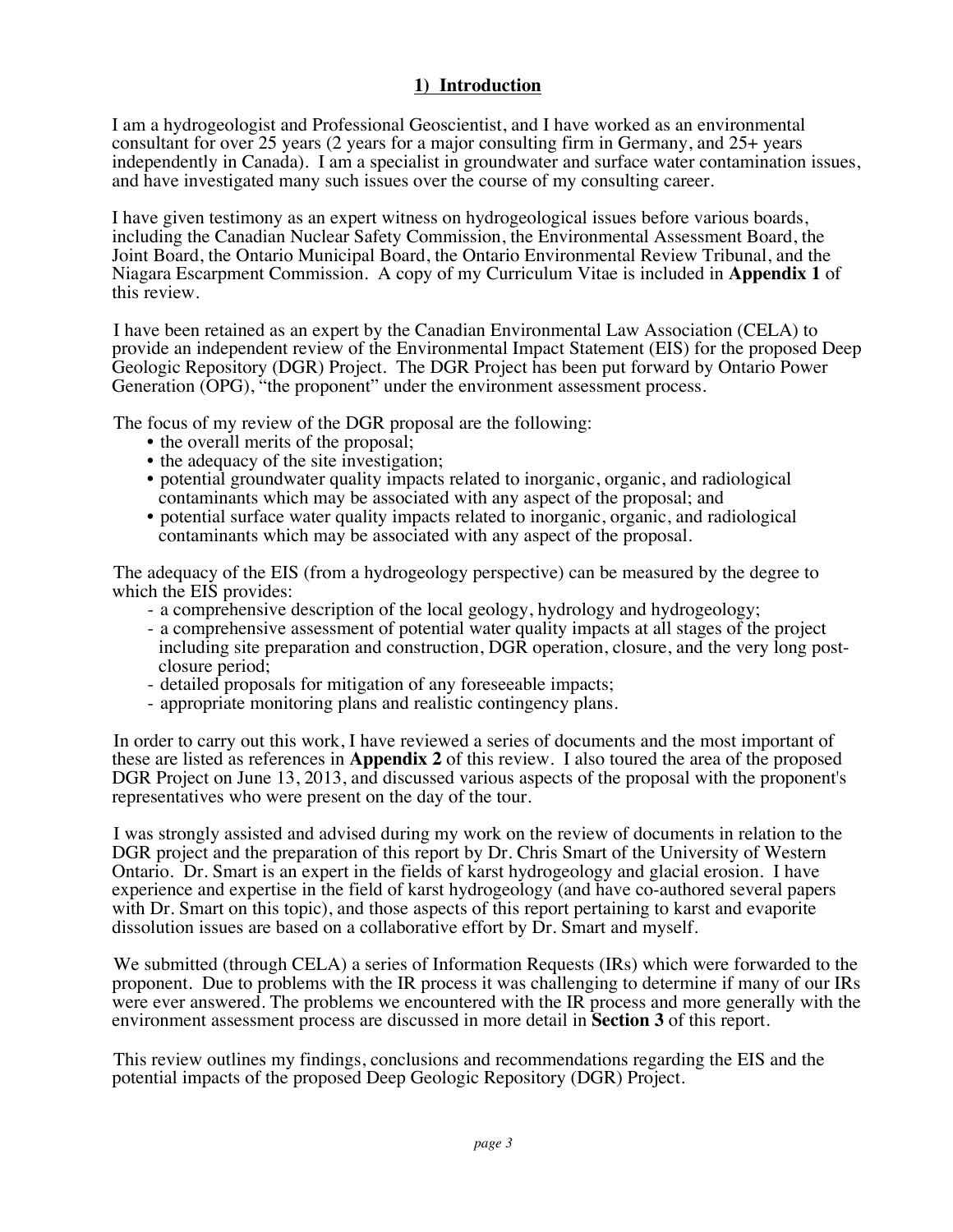#### **2) Overview of the DGR Proposal**

The DGR proposal consists of the following key aspects:

- the planned excavation (at 680 meters below the ground surface on the grounds of the Bruce Nuclear Plant) of a permanent, deep repository for Ontario's low- and intermediate-level radioactive wastes (L&ILW) in a DGR construction period of 5-7 years;
- the deposition of those radioactive wastes in the DGR, over an operational period which will last for decades;
- once the main and ventilation shaft are sealed, the entombment of the DGR beneath about 200 meters of thick and impermeable overlying shale bedrock;
- about 450 meters more of mainly carbonate and evaporite sedimentary rocks overlie the thick shales, and are in turn covered by a relatively thin layer of overburden;
- the proponent's proposed monitoring of the DGR facility is for about 300 years after closure, after which there is no intention to further monitor the facility; and
- the containment of radioactive wastes for hundreds of thousands of years.

I have carefully reviewed a number of Technical Support Documents (hereafter referred to as "TSDs") which describe various aspects of the investigation and impact assessment for the DGR site from the perspective of its impacts on the local groundwater and surface water flow systems.

Characterization of the proposed DGR site has been done through drilling of a total of 8 deep boreholes, with numerous tests done on the quality of the geological materials and the groundwater which were encountered in the boreholes. It should be noted that the possible benefits (in terms of improved site characterization) of further drilling are outweighed by the risks of overdrilling the site and potentially creating hydraulic connections from the surface to the DGR host formation.

The proposed DGR will be situated in low permeability and structurally sound shaley limestone formations, which will provide a suitable host formation for the DGR excavations. These shaley limestone host formations are overlain by very thick (200 meters) and even lower permeability shales, which provide the hydraulic containment of the site.

Overlying the 200 meters of shale bedrock are an additional 450 meters of various kinds of sedimentary rocks, which will provide the deep shales with protection from surface erosion over the million year timeframe in which the DGR will be required to contain the radioactive wastes.

The upper 170 meters of carbonate bedrock at the DGR site are considered a zone of active karst development. There is little evidence of karst activity or potential below this depth. However over the long term karstic enhancement and/or evaporite dissolution-related enhancement of formation permeabilities is a potential issue in the entire upper 450 meter thick sequence of mainly carbonate and evaporite bedrock, which could under various glaciation scenarios be vulnerable to significant permability increases.

The deep 200 meter thick and effectively impermeable shale bedrock layers which immediately overlie the DGR host horizon are not considered to be vulnerable to erosion or significant permeability increases over a million year timeframe.

The proposed disposal in the DGR of Ontario's low- and intermediate-level radioactive wastes (L&ILW) would replace the current temporary storage of these wastes at the nearby Western Waste Management Facility (WWMF) on the Bruce Nuclear Property.

This report identifies problems with the environmental assessment process, the site characterization, the impact assessment, the proposed monitoring programs, and with various aspects of DGR proposal itself. These problems are discussed in detail in the following sections of this review.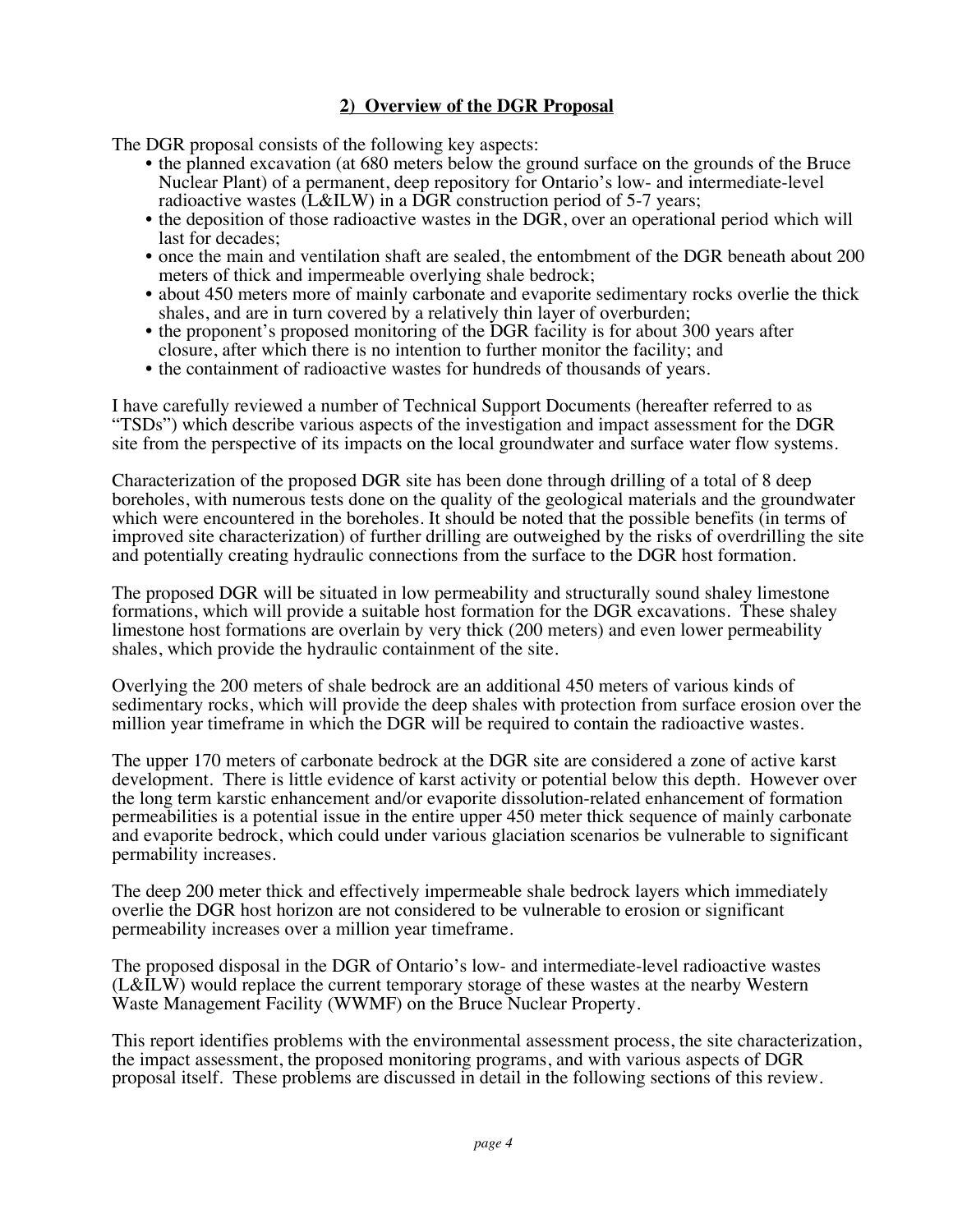#### **3) Problems with the Environmental Assessment Process**

There were two significant environmental assessment process related problems which impacted our review of the EIS and related documentation:

- a. The Information Request (IR) process has been dysfunctional, and was a major impediment to obtaining the necessary information to properly review and understand the DGR proposal.
- b. New documents were still being submitted on behalf of the proponent a couple of weeks before the August 13, 2013 deadline by which intervenors were required to submit their final reports. There was not adequate time to thoroughly review and understand these new documents.

These issues are discussed in more detail below.

#### a) Dysfunctional Information Request (IR) Process and Organization

i) A significant problem with the IR process was that carefully formulated questions which we submitted were modified by the Panel before being submitted to the proponent. In some cases this meant that our questions were so altered that the proponent's responses were of no benefit in addressing our original questions. In other cases it also meant that it was difficult or impossible for us to determine if our questions were ever submitted or responded to by the proponent.

This concern was communicated to the Panel in letters from CELA dated April 19, 2013 and May 24, 2013. The letter on May 24, 2013 includes the following expression of our concern about this matter:

*"In addition, CELA submitted a letter dated April 19, 2013 to the Panel expressing concern about the difficulty in determining whether the IRs had been responded to by OPG.* 

*Notwithstanding the responses from the Panel Secretariat to our letter, our hydrogeological experts have found it to be effectively impossible to track their IRs through the process to see if they have been adequately responded to – or even to see if they've been responded to at all. For this reason alone, we submit that the EIS should be found to be insufficient at this time. This is a matter of grave concern to us, and we request that the Panel respond to this concern."*

While we appreciate that there were responses from the Panel Secretariat to these letters, the responses were unsatisfactory in terms of actually addressing and fixing this problem.

ii) A second signifcant problem with the IR process pertained to the organization and presentation of the IRs. The IRs were ordered by date of receipt rather than by topic, and had only limited searchability. Our experience was that the IR information base was not managed effectively, to the detriment of critical reviewers of the DGR proposal.

#### b) Last-Minute Submission of Proponent's Documents

The Panel has set an August 13, 2013 deadline for submissions. This deadline falls in the middle of summer holidays for CELA experts and staff, making the writing, review, and coordination of the CELA submission extremely difficult in terms of scheduling. We have nonetheless done our best to work around these constraints, and plan and schedule our work to meet the August 13, 2013 deadline.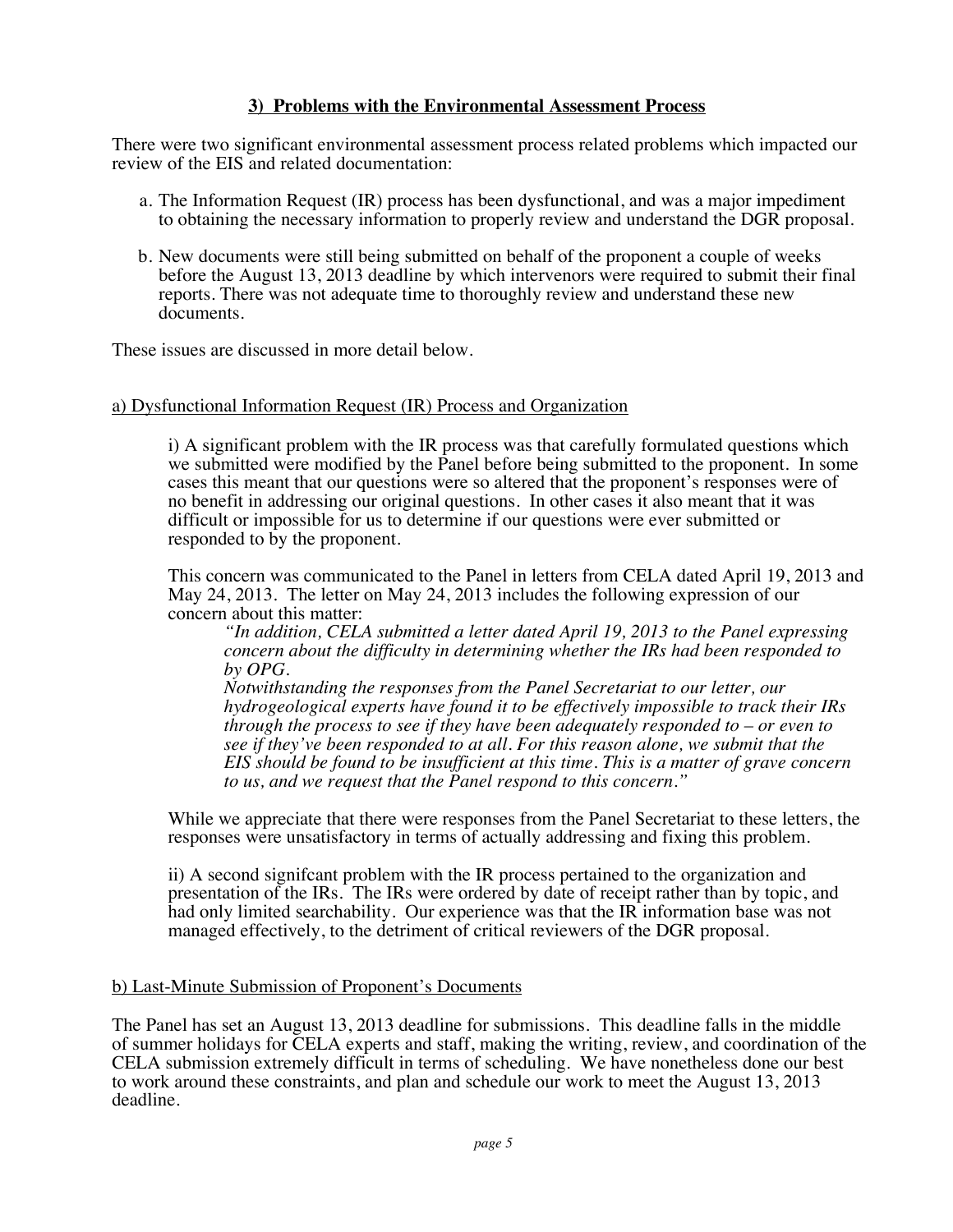Our efforts were however undermined by the last-minute submissions of documents by the proponent. Last-minute document submissions include the following:

- Posted at http://www.ceaa.gc.ca/050/documents/p17520/91944E.pdf is CEAR # 1245, which is Panel Member Document (PMD) 13-P1.1, Ontario Power Generation's summary of their Request for a Decision Regarding their "Application for a Site Preparation and Construction Licence for a Deep Geologic Repository for Low and Intermediate Level Waste" (34 pages).
- Posted at http://www.ceaa.gc.ca/050/documents/p17520/91945E.pdf is CEAR #1246, which is PMD) 13-P1.1A, Ontario Power Generation's summary of their Request for a Decision Regarding their "Environmental Assessment for Ontario Power Generation's Application to Prepare a Site and Construct a Deep Geologic Repository for Low and Intermediate Level Waste" (56 pages).
- Posted at http://www.ceaa.gc.ca/050/documents/p17520/91309E.pdf is Ontario Power Generation's " Commitments Report" to the Joint Review Panel (over 170 pages).

This is simply poor process. The documents themselves are helpful in that they provide good overviews of the proponent's position and commitments in support of the project, but they have been completed and made public so late in the process that they are of only limited assistance because it was simply not possible to make proper use of them in the time available.

#### **Recommendation 1**

**The Joint Review Panel should take the deficiencies in the environmental assessment process into account in its review and assessment of the viability of the DGR project. Furthermore, future Panels should take the deficiencies in the environmental assessment process into account and take all necessary steps to ensure that these do not occur in any new environmental assessment process under the Canadian Environmental Assessment Act.** 

#### **4) Concerns about the Site Characterization**

Although a site which is potentially suitable from a hydrogeological perspective has been found, there are a number of issues which could and should have been investigated or explained more thoroughly in the EIS documentation in order to provide further assurance about its viability.

The issues requiring further investigation/explanation include the following:

- a. the high hydraulic heads in the Cambrian sandstone, and the lack of information about hydraulic heads in underlying Precambrian basement;
- b. information on deep oil/gas exploration boreholes;
- c. permeability of the Silurian "barrier" formations;
- d. the existing groundwater and surface water quality in the vicinity of the DGR site (in particular the elevated tritium levels and the reasons for these).

These issues are discussed in more detail below.

#### a) Hydraulic Conditions in the Cambrian Sandstone and the Underlying Precambrian Basement

Section 5.6.1.3 of the Geology TSD provides a discussion of hydraulic conditions in the deep groundwater flow system. It is clear from a review of this section that the Cambrian sandstone formation (found at about 840 to 860 meters below ground surface (mbgs) is a significant aquifer, which is characterized by relatively high average hydraulic conductivities of about  $3x10^{-6}$  m/s.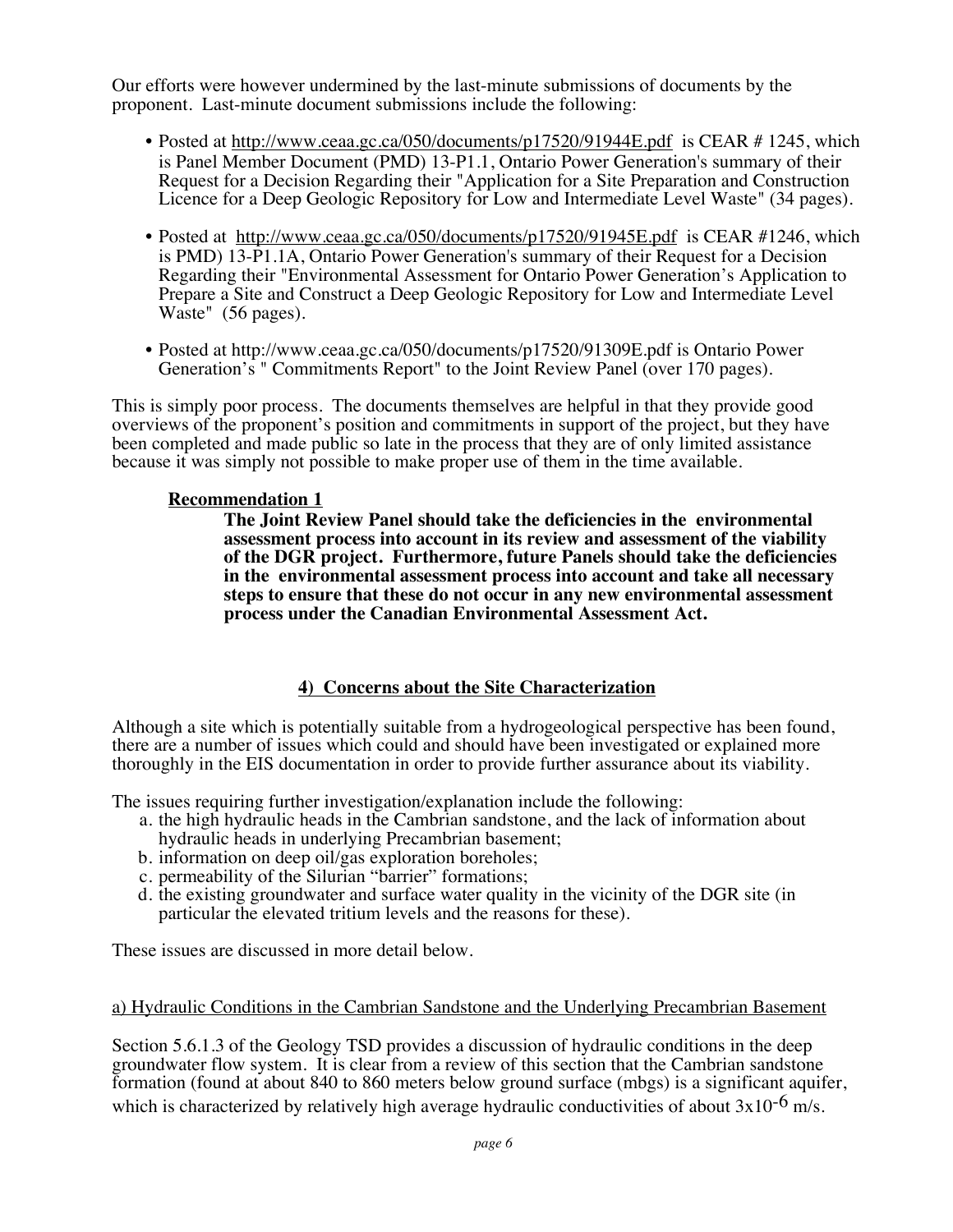Rather unexpectedly - the Cambrian sandstone is overpressured (11,000 kPa) and has very high hydraulic heads of 165 meters above the ground surface. This is an unusual and difficult to understand condition, and I was not able to find any explanation for it in the EIS documentation. This condition may extend downward to the Precambrian unconformity (which may be a zone of higher permeability), or even into the underlying Precambrian bedrock.

The excavation of the DGR will result in a huge pressure gradient and hydraulic gradient being established between the Cambrian sandstone and the overlying DGR.

The implications for the DGR project are that if any hydraulic connection from the DGR down to the Cambrian sandstone exists or is established, then more - perhaps much more - water will need to be pumped from the DGR than has been planned for in the site design.

In addition, the overpressures and formation heads may be sufficient to push groundwater and DGR-related contaminants up to the ground surface - note that this could only occur in the event of both a hydraulic connection from the DGR to the ground surface (eg. via a failed shaft seal) and a hydraulic connection from the DGR to the underlying Cambrian sandstone (eg. via a fault).

In this context the plans to excavate the ventilation shaft to a depth of 746 mbgs (ie. to within about 100 meters above the Cambrian sandstone) are worth reexamining.

#### **Recommendation 2**

**a) The proponent should provide information on the shut-in pressure and the water quality at the Precambrian unconformity.**

**b) The proponent should provide a discussion of whether the proposed excavation depth of 746 mbgs is needed for the ventilation shaft, given the overpressured high hydraulic conductivity and high hydraulic head Cambrian sandstones which underlie the DGR site.**

#### b) Information on Deep Oil/Gas Exploration Boreholes

#### Page 27 of the Geology TSD states that:

*"Of more than 21,000 documented wells drilled in Ontario, only 27 petroleum exploration wells have been drilled within a radius of 40 km of the proposed DGR.."*

We requested more information about the depths and locations of the 27 known wells within 40 km of the DGR site, and after a long search found the proponent's answer in IR response EIS-05-178. Review of the information in the IR response reveals that 11 of the boreholes were drilled from the ground surface through to beyond the depth of the proposed DGR host horizon, and the closest of these wells was drilled within 3.5 km of the DGR site. The 11 wells are listed as "abandoned", which is said to mean "officially plugged and abandoned" with no further information provided.

There is also a not-to-be-discounted possibility of undocumented oil exploration wells having been drilled in the vicinity of the DGR. Such boreholes (if they were not properly sealed) could provide very effective pathways for vertical groundwater flow and contaminant transport.

#### **Recommendation 3**

**a) The proponent should provide a full description of the measures taken to secure each of the 11 deep "abandoned" wells within 40 km of the DGR site.**

**b) The worst-case scenario of undocumented oil exploration wells being present in the area of the proposed DGR should be considered and explicitly addressed by the proponent.**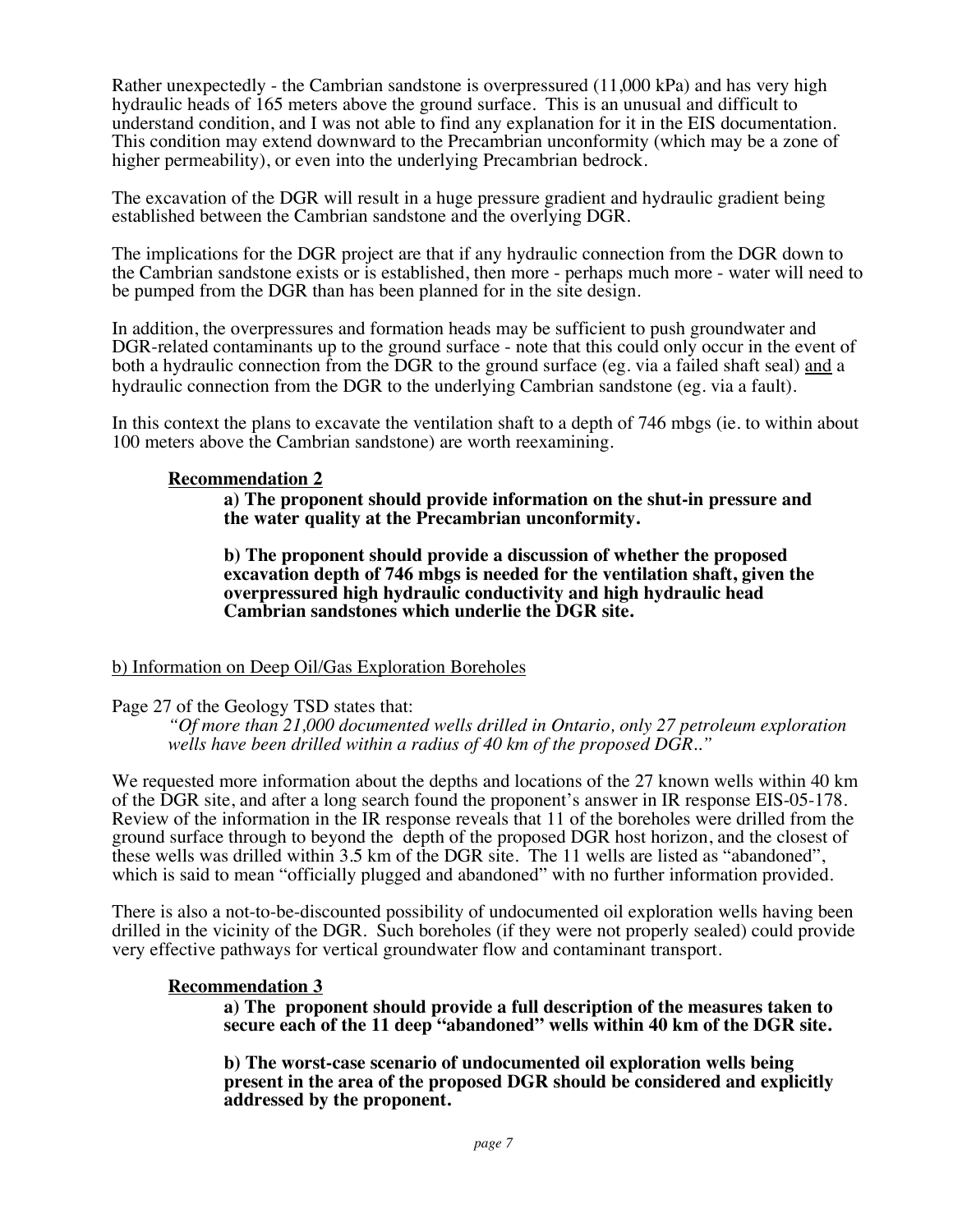#### c) Permeability of the Silurian "Barrier" Formations

The proposed DGR facility will be overlain by about 650 meters of bedrock. The EIS has confirmed that the upper 170 meters of the bedrock is a zone of active groundwater flow and karst dissolution with enhanced bedrock permeabilities. Below that there is little evidence of active groundwater flow, and no evidence of karst development.

I have found that the EIS documents assume that below 170 meters, all of the bedrock formations are effectively impermeable and can be relied upon to prevent groundwater carrying contaminants from the radioactive wastes in the DGR from ever coming into contact with the active shallow groundwater flow system in the upper 170 meters of the bedrock.

For example, page 34 of the Geology TSD (in discussing the "Intermediate" bedrock formations between 170 meters below ground surface (mbgs) and 450 mbgs), states that:

*"The intermediate bedrock grouping includes dominantly shale rock formations which can potentially provide a significant water and/or contaminant transport barrier between the DGR repository levels in the deep bedrock, and the shallow bedrock formations above."*

This is an inaccurate statement - the Silurian bedrock formations at the "Intermediate" depths between 170 and 450 mbgs are not shales, they are predominantly carbonates (limestones and dolostones) and evaporites. There is little in the way of shales in the Intermediate bedrock formations. Yet only shale can be considered an effective long-term barrier to groundwater movement.

Both carbonates and especially evaporites are vulnerable to dissolution in the presence of flowing groundwater, so their effectiveness as a barrier is at risk as soon as they are disturbed and exposed to flowing groundwater. In my opinion it is a mistake to be considering the Intermediate carbonate and evaporite bedrock formations as a hydraulic barrier, because they are vulnerable to significant increases in permeability due to dissolution. All that is needed for this to occur is a disturbance which facilitates groundwater flow, and the passage of sufficient time.

The excavation of the vertical tunnels for the main shaft and the ventilation shaft for the DGR represents a massive disturbance. Large tunnels will be blasted into the bedrock, and it is quite conceivable that there will be significant movement of groundwater from the shallow active flow system downward into the Intermediate bedrock formations via the area of disturbed bedrock around the shaft tunnels.

Another disturbance is present in the form of boreholes which were drilled for the DGR investigations. The proponent undertakes to seal these boreholes properly and effectively, but there is no way of ascertaining whether these efforts will prove effective for a period of hundreds of thousands of years.

Finally, there are signs that there is already a zone of vulnerability in the Intermediate depth Silurian bedrock formations. The Silurian Salina formation comprises a suite of evaporite and precipitate subformations that currently serve as a significant hydrogeological and physical barrier, but there is no assurance that it can continue to serve this function in the long term.

The remarkable hydraulic isolation of the proposed DGR is ensured by the presence of soluble minerals such as halite and anhydrite. Hydration locks water into the mineral lattice preventing migration directly and attendant swelling further restricts hydraulic conductivity. However, significant flows of water will dissolve and remove these mineral barriers resulting in much higher permeability. The effect of such flushing particularly on hydraulic conductivity, effective porosity and barrier performance has not been assessed. It should be noted that solutional erosion and collapse are characteristic features of much of the Salina with complete removal of the major Salina B halite (salt) facies having occurred regionally and locally.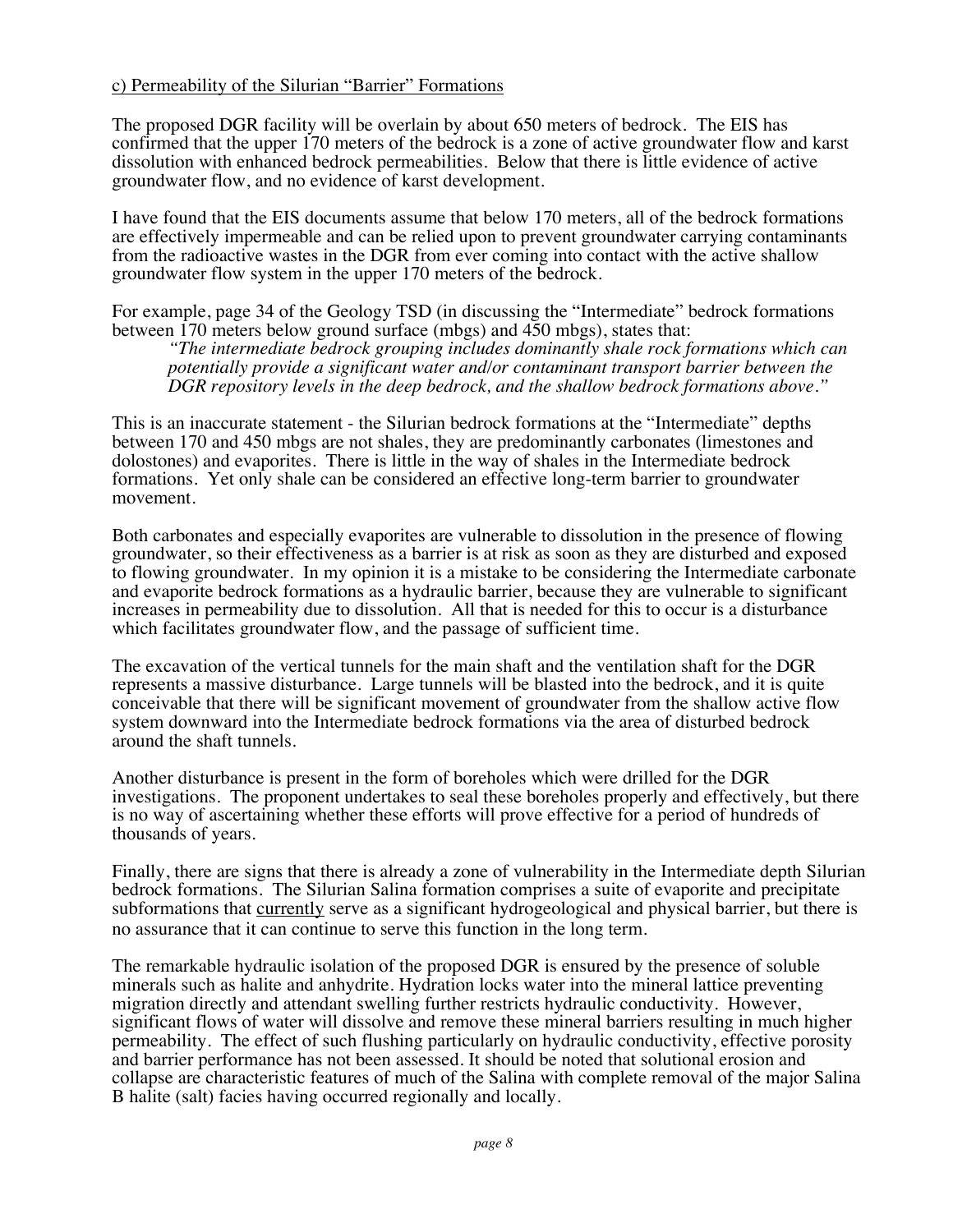Moreover the "Salina A1 Carbonate" exhibits high permeability and anomalous hydraulic head. High hydraulic conductivities are reported from this zone (please see Geosynthesis TSD, Figure 51 on page 194). The Geosynthesis TSD also has a series of figures which show anomalously dilute water quality indicating active groundwater movement, including the following:<br>
• Figure 4.6 on page 161, showing a TDS anomaly;<br>
• Figure 4.7 on page 163, showing a stable isotope anomaly;<br>
• Figure 4.8 on page 164, showi

- 
- 
- 
- 

The relatively fresh water found in this zone is inferred to be a mix of modern and glacial water, which indicates relatively fast penetration of near-surface groundwater to considerable depth. Complementary flushing of deep water to the surface is implied. The mechanism for transport of this groundwater is unknown, but it substantially varies from the EIS site conceptual model and modelling results reported. There is a groundwater flow condition in the DGR subsurface that is much faster than has been estimated, and which computer simulations have failed to account for.

For the above reasons, it would be prudent to assume that the potential barrier function of the Intermediate bedrock formations will be compromised to some degree. Fortunately the underlying 200 meters of Ordovician shales will comprise a very effective hydraulic barrier.

#### **Recommendation 4**

**a) Further work on the DGR project should be premised on a prudent assumption that the Silurian bedrock formations will not provide an effective hydraulic barrier over the long term.** 

#### **b) The proponent should model DGR performance using worst-case permeabilities, based on leach testing of all "barrier" formations.**

#### d) Existing Groundwater and Surface Water Quality near the DGR Site (and Tritium Levels)

The Bruce Nuclear facility has known areas of groundwater contamination. A superficial discussion of contamination in these areas is provided in Section 5.7.2.1 of the Geology TSD.

Radioactive tritium is present at high levels in groundwater throughout the vicinity of the Western Waste Management Facility (WWMF), which is where the radioactive wastes going into the DGR will be coming from. Our attempts to determine the extent and distribution and reasons for the tritium contamination through IRs and review of the EIS documentation were not successful. The extensive borehole and water quality monitoring information available to the proponent has not been compiled to provide a comprehensible overview of the distribution and migration of tritium on site.

It is of concern that whatever workplace management and operating conditions allowed the spread of tritiated water through the area of the WWMF may also prevail at the DGR site and allow significant contamination of groundwater and/or surface water in the DGR area.

If a decision is made to move the wastes to the DGR based on a review of all the evidence at the hearing, then this site from a hydrogeological perspective would provide a considerably more secure location for these wastes than their current situation can provide. However, I take no position on whether the proponent's EA work to date satisfies CEAA provisions, the JRP Agreement, or EIS Guidelines respecting the analysis of alternatives to and alternative sites.

Modeling by Sykes (2012) suggests that the DGR excavation and stormwater management pond (SWMP) are at minimal risk of potential tritium contamination. However, the primary aquifers at the DGR site are highly karstic shallow carbonate formations and highly heterogeneous quaternary glacial sediments. Both these media exhibit substantial preferential flow, making the model's porous medium based characterization of contaminant distribution and migration problematic.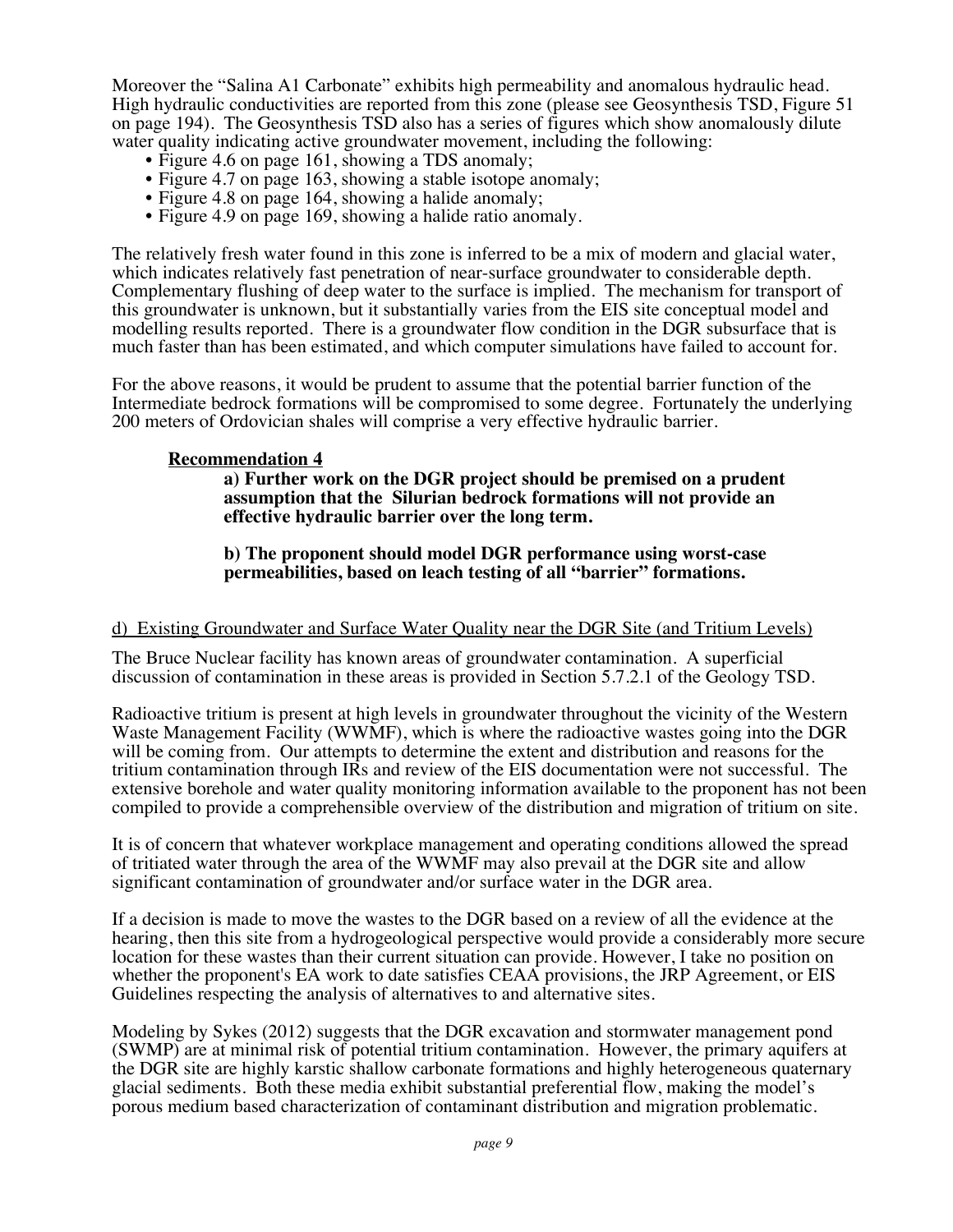More accurate monitoring and modelling reports are needed to explore the likely heterogeneities in tritium distribution.

It is possible that construction activities will encounter high levels of tritium well outside the boundaries of the predicted plume. It should be noted that groundwater levels of tritium are observed to be either rising or falling less rapidly than might be expected from radioactive decay, indicating substantial contaminant mass in the subsurface.

The radioactive characterization of the DGR area's subsurface unexpectedly revealed tritium at considerable depth. This alarming result was attributed to accidental borehole contamination by tritiated local drilling fluid. It is of particular concern that the DGR Study Team were apparently not aware of the presence of radioactive tritium in the groundwater. Workers can not sense their exposure to tritium contamination, so due diligence requires appropriate information sharing and monitoring protocols.

#### **Recommendation 5**

**a) The proponent should provide full disclosure on what combination of workplace practices and incidents led to the tritium contamination which is observed in groundwater throughout the area of the Western Waste Management Facility.** 

**b) The distribution of tritium in the subsurface should be determined by integration of all monitoring data and communicated to site operators, regulators, and the public.**

**c) The migration of tritium in the subsurface should be modelled using values of effective porosity appropriate to the karstic host formations.** 

**d) The proponent should provide a full description of what measures will be undertaken to ensure that the surface water management pond (SWMP) does not become contaminated by tritium (or other radiological contaminants) during construction and operation of the DGR.**

**e) The proponent's radiological surface water monitoring parameter list includes tritium, gross beta, and carbon 14. Proposed maximum target levels for each parameter should be proposed for the SWMP by the proponent, with a rationale provided for each parameter.**

**f) Field workers exposed to local groundwater should have appropriate briefings, operational protocols and monitoring appropriate to the potential tritium hazard.**

#### **5) Hydrogeological Impact Assessment**

#### a) Introduction

Impacts on groundwater and/or surface water quality may arise during the construction and operation period, or after the DGR is closed and sealed off.

Considerable impact assessment work has been carried out, and is documented in various TSDs, reports and technical memoranda prepared by the proponent and the consultants retained by the proponent. Further improvements have been made to the impact assessment as a result of the IR process, such that some of the issues which we originally identified have now been addressed.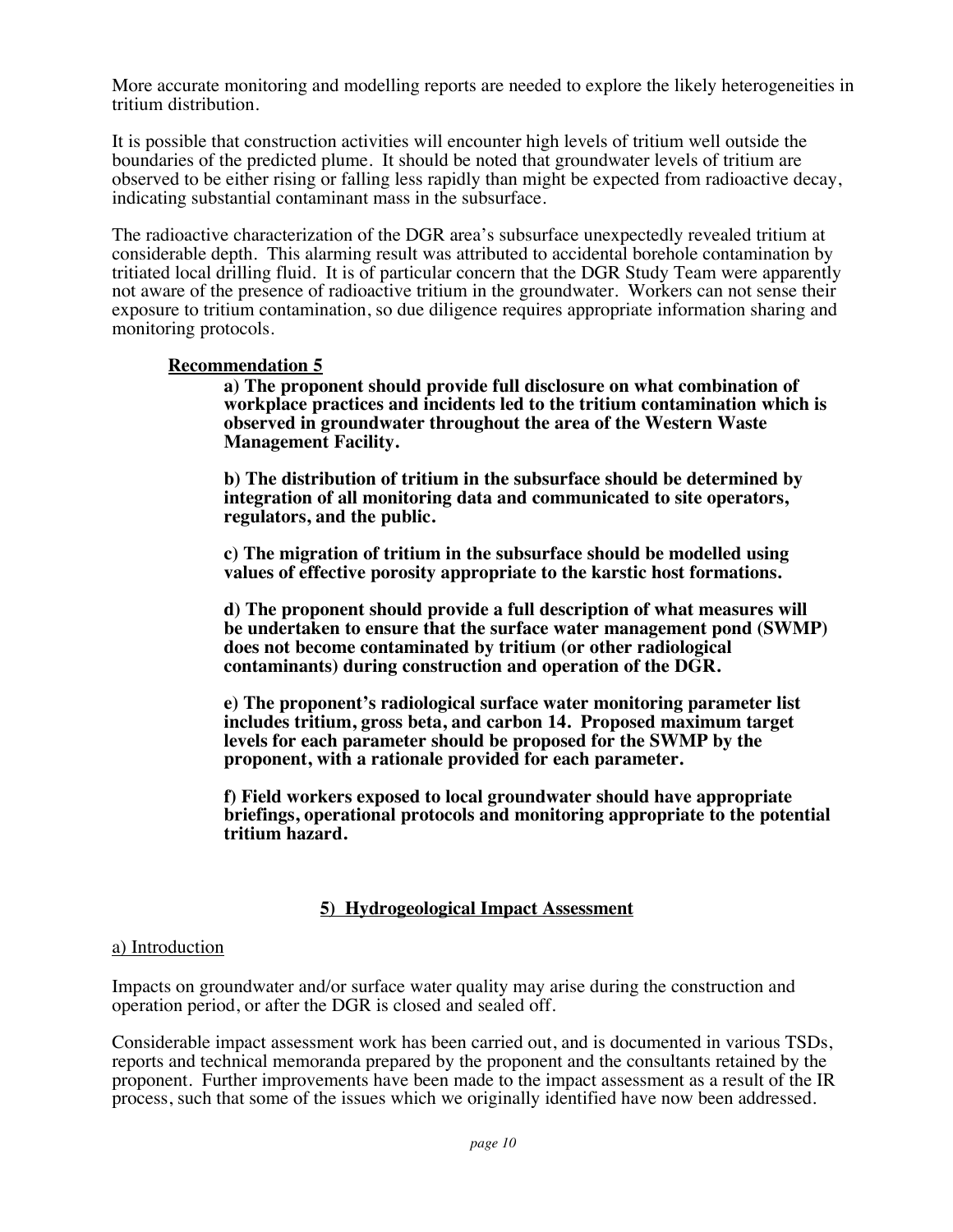#### b) Groundwater Impacts during Construction and Operations

The proposed groundwater monitoring program is adequate for the construction and operation period. The DGR site is about 1 km from Lake Huron, and all groundwater from the area of the DGR project site is flowing towards Lake Huron.

The DGR construction and operation period should not be problematic from a groundwater quality perspective, assuming the site is reasonably well run and any spills are promptly reported and thoroughly addressed. The overburden deposits are lower permeability glacial tills, which will provide initial containment of any spills. But there is a need to respond quickly to any surface contamination issues, because the underlying shallow bedrock formations are high-permeability karstic carbonates which will rapidly transport any contaminants reaching them to the lake.

Any DGR construction and operations related impacts on groundwater quality will be significantly attenuated (mainly by dilution) once they reach the lake, and as a result I have no particular concerns about potential groundwater quality impacts during the DGR construction and operations period.

#### c) Post-Closure Impacts, and Implications for Groundwater Monitoring

The impact assessment concludes that there should not be any long-term groundwater impacts from the wastes being disposed of in the DGR - assuming the DGR facility and the bedrock strata in which it is entombed remain intact, and that the shaft seals and backfill are effective in eliminating vertical hydraulic connections along the vertical shaft tunnels.

The proponent's impact assessment is based on the above assumptions, however these assumptions do not, in my professional opinion, adequately consider a conceivable worst case scenario relating to the effectiveness of the shaft seals and backfill in preventing vertical groundwater movement.

The hydrogeological investigations carried out as part of the DGR site assessment have established that the proposed DGR facility will be situated within and below hundreds of meters of bedrock formations of extraordinarily low permeabilities.

The permeabilities of these formations are so low, that it is highly unlikely that the various seal and backfill materials proposed to be used to close off the main access shaft and ventilation shaft will achieve anywhere close to such low permeabilities. As a result, the sealed and backfilled shaft tunnels will represent permanent weaknesses in the long-term entombment of the radioactive wastes in the DGR. They will in fact be the weakest points in the proposed containment of the completed DGR facility.

At best it will be extremely difficult to effectively seal off these vertical shaft tunnels to the point where they - and the surrounding bedrock - form impermeable barriers to vertical groundwater movement. The excavation of the vertical tunnels for the main shaft and the ventilation shaft for the DGR represents a massive disturbance. Large tunnels are to be blasted into the bedrock. The walls of the tunnels will not be smooth - they will be rough, jagged and uneven and there will be a zone of disturbed bedrock extending outward from the bedrock openings which form the tunnel walls.

The shafts themselves are to be sealed off to prevent groundwater from flowing into them in a horizontal direction from any surrounding permeable bedrock formations during the construction and operations period. This sealing will likely be quite effective. It will be a much more significant challenge to try to also seal the disturbed areas external to the shaft tunnel openings to eliminate groundwater flow in a vertical direction. This is partly because unlike the horizontal seals (whose effectiveness is readily apparent by the intrusion of water into the shafts), there is no way of easily determining if there is vertical groundwater movement occurring in the disturbed areas around the tunnels or if efforts to seal the rock are effective.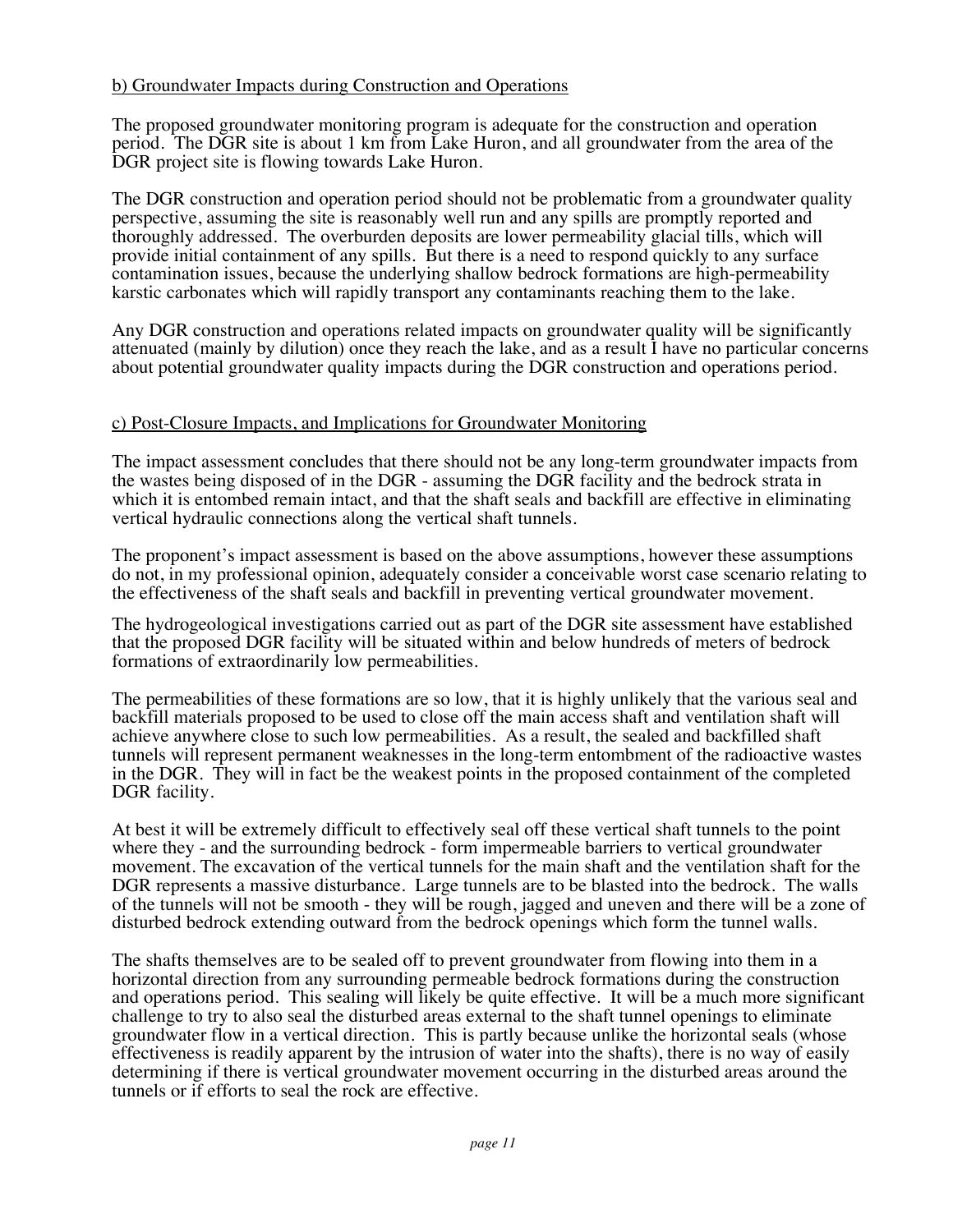There will very likely be vertical groundwater movement in the disturbed bedrock areas around the shaft tunnels from the time that the tunnels are excavated through to the closure of the DGR. During the closure period when the shaft tunnels are being backfilled and sealed will provide the best opportunity to try to also ensure that the surrounding disturbed bedrock areas around the tunnels are made effectively impermeable to vertical groundwater movement. But it will be tremendously challenging to create an effective seal that will last for hundreds of thousands of years.

Consideration of this critical issue is provided in various EIS reports (in particular the Excavation Damaged Zones Assessment) and in many IRs (including IR LPSC-03-62, which was particularly helpful). There is discussion of a Highly Damaged Zone (HDZ) which may be present at the tunnel excavation face, and the Excavation Damaged Zone (EDZ) which pertains to the broken rock at and behind behind the tunnel face where there have been significant changes in flow and contaminant transport properties.

It is fair to say that the study of Excavation Damaged Zone (EDZ) assessment and remediation is an emerging science. While I appreciate that the proponent is committed to minimizing the EDZ around the shaft tunnels and to effectively sealing these features, I see no sign that there is currently any capability to actually do so with confidence that the end result has recreated the permeability of the undisturbed bedrock.

Vertical permeabilities in the sealed and backfilled shafts are, in my opinion, likely to be a factor of 1000 or more higher than in the surrounding low-permeability bedrock formations. By implication it is a near certainty that if any contamination from the DGR facility migrates vertically then it will be coming up via the areas of disturbed bedrock around one or both of the former shafts.

Despite the proponent's acknowledgement that there is a risk of increased permeability adjacent to the backfilled and sealed shafts, there is no sign that this has been recognized in the development of proposals for long-term groundwater monitoring of the site. The locations for proposed monitoring wells do not appear to include the actual vertical tunnels of the sealed and backfilled shafts, even though these are almost certainly the pathways which any upward moving groundwater contamination will be following.

#### **Recommendation 6**

**a) The proposed groundwater monitoring plans for the DGR facility should be amended to include monitoring well nests atop each of the vertical tunnels of the main access shaft and the ventilation shaft.** 

**b) These wells should be installed after the shafts have been sealed and backfilled to ground surface.** 

**c) The bottom well in each nest should be installed at the top of the lowpermeability shaft seal/backfill materials, and wells should be installed in higher permeability units above that depth with a maximum spacing of 40 meters vertically.** 

#### **6) Hydrogeological Concerns with respect to Site Design and Operations**

#### a) General Comment

Detailed work has been carried out in terms of describing the proposed DGR site design and operations, and this work is documented in various reports and technical memoranda prepared by the proponent and the consultants retained by the proponent.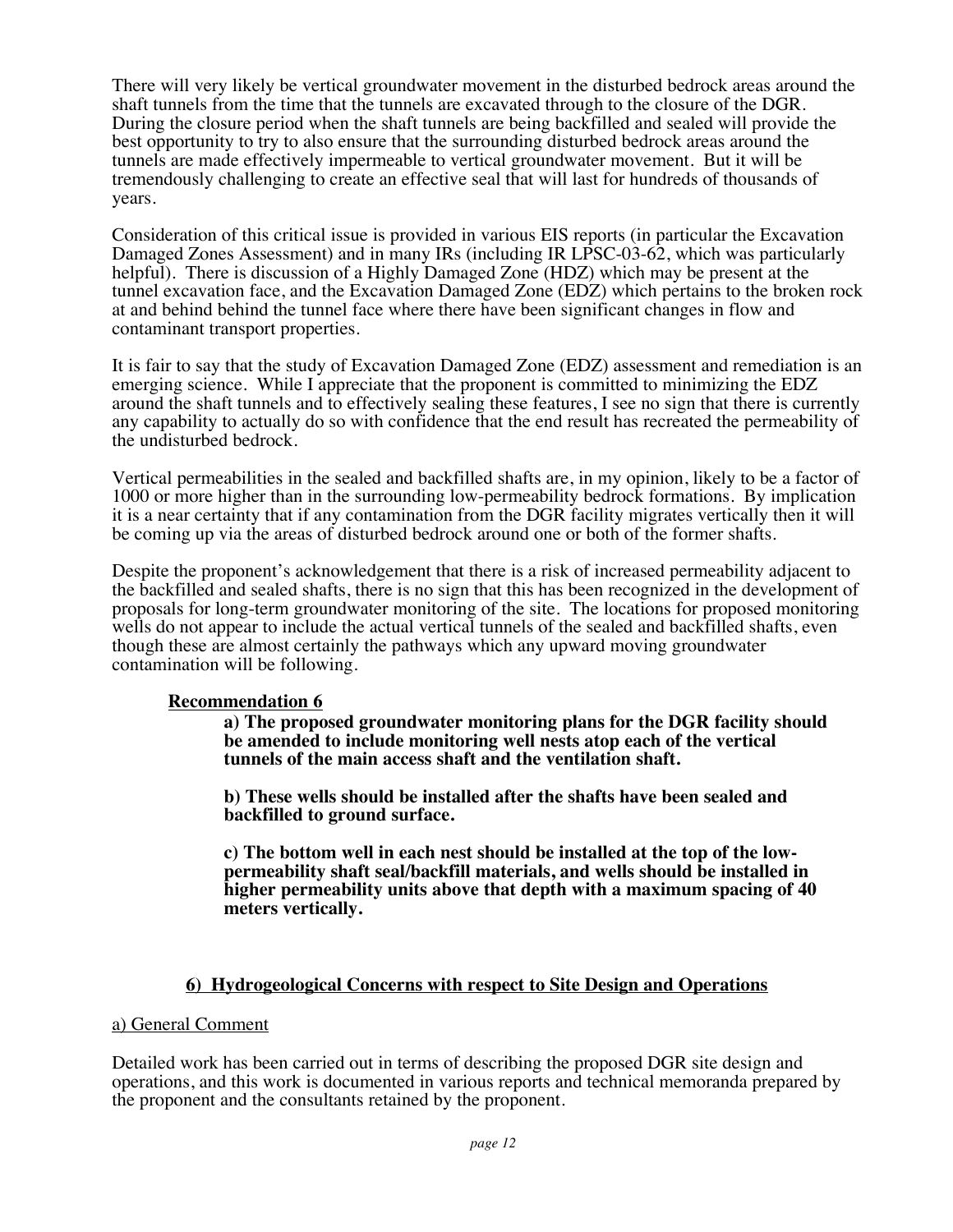For the most part, the design and operations are well thought out and presented at an adequate level of detail for an environmental assessment. As with the impact assessment, the proposals for site design and operations have evolved and been clarified through the IR process. Earlier issues which we had identified have been resolved or explained to our satisfaction - with one notable exception.

#### b) The Stormwater Management Pond (SWMP)

At this point there is only one water quality related issue which I have identified as requiring some further work and consideration - the design and management of the stormwater management pond (SWMP).

All surface water run off from the DGR construction project, all groundwater from the DGR excavation, and all sump water pumped from the constructed DGR facility during the decades-long operational period will be feeding into the pond. **The SWMP is therefore the critical feature when it comes to water protection for the proposed DGR project.** 

There are however several design and operational issues pertaining to the stormwater management pond (SWMP) which require further attention:

- i. targets for discharge water quality;
- ii. in-design mitigation and SWMP treatment proposals;
- iii. pond capacity;
- iv. proposal to hold back pond contents.

These issues are discussed in more detail below.

#### i) Targets for Discharge Water Quality

The SWMP will contain all runoff from the DGR construction site, the waste rock pile leachate, as well as all sump water from the DGR facility. The projected water quality of the SWMP is outlined in a report entitled "Water Quality Modelling Results for the Stormwater Management Pond" which is dated December 2012 and is hereafter referred to as the "Water Quality Modelling Report".

The Water Quality Modelling Report compares water quality in the SWMP to the Provincial Water Objectives (PWQO), which, in my opinion, establish the appropriate criteria for setting discharge water quality limits.

However it is clear from that Water Quality Modelling Report that there is a real possibility that water quality in the SWMP will not meet the PWQO for many of the parameters considered in the report. In addition other parameters which are likely to find their way into the SWMP (including various organic chemicals such as toluene) were not considered in the report.

Target discharge water quality limits for inorganic chemicals have been established for the SWMP, and are outlined in the DGR Follow Up Monitoring TSD. The limits which have been set are appropriate.

Target discharge water quality limits for organic chemicals have not been established for the SWMP. Given the scale of the DGR project, this is not a reasonable omission. BTEX parameters (benzene, toluene, ethylbenzene, and xylenes) and PAHs (polynuclear aromatic hydrocarbons) are contaminants which are likely to be present on the DGR site and which pose significant threats to downstream water quality if they are present in discharges from the pond.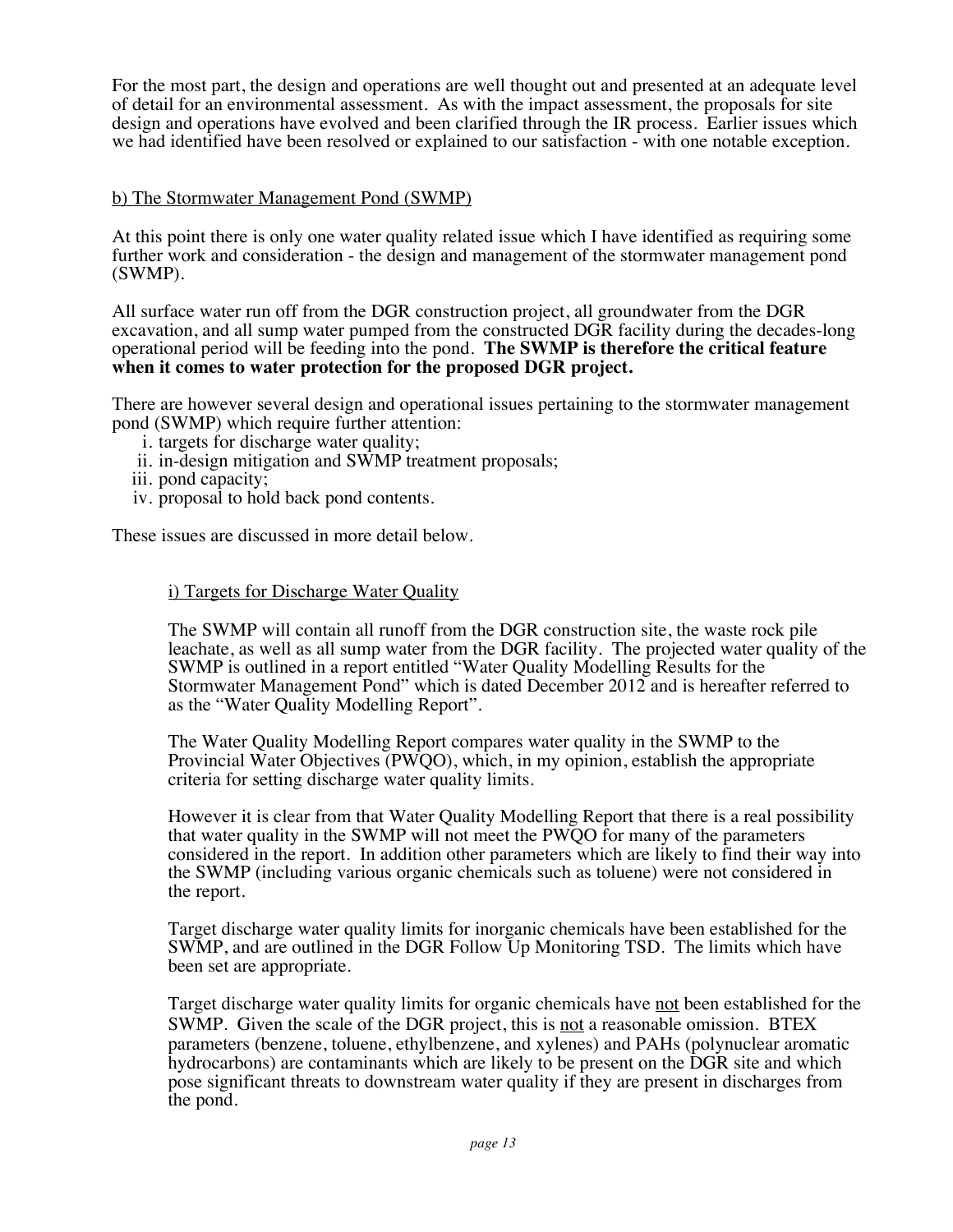#### **Recommendation 7**

**a) The proponent should commit to using the PWQO as the basis for setting SWMP discharge water quality limits for selected organic chemicals, including BTEX parameters (benzene, toluene, ethylbenzene, and xylenes) and PAHs (polynuclear aromatic hydrocarbons).** 

#### **b)Water in the SWMP which does not meet the PWQO for the selected organic chemicals should be held back for further treatment and testing.**

#### ii) In-Design Mitigation and SWMP Treatment Proposals

A project of the magnitude of the proposed DGR brings with it the potential for significant water quality impacts. Testing is proposed to assess the degree of such impacts in the SWMP, and if such impacts are detected then they will need to be addressed by the proponent.

Several in-design mitigation and water treatment possibilities for the SWMP are mentioned in various documents (such as the Water Quality Modelling Report and the DGR Follow Up Monitoring TSD), including the following:

• grouting high-TDS bedrock formations to reduce groundwater inflow into the shafts;

• modification of normal blasting practices;

• separating out waste rock pile water and treating to reduce unionized ammonia levels;

• using an evaporator to concentrate high-TDS water (which would have to be collected and treated separately).

The proponent has not made a firm commitment to actually implement any of these indesign mitigation or treatment methods.

A firm commitment to implementing in-design mitigation would involve the proponent stating that in-design best management practices will be followed to reduce the concentrations of various parameters in the SWMP (such as ammonia, BTEX parameters, PAHs, metals, and salts) as much as possible. A firm commitment to providing necessary treatment would involve setting discharge criteria for such parameters, establishing a program of regular testing for those same parameters, and firmly committing to providing whatever treatment is necessary to keep SWMP water quality below the discharge criteria.

In my professional opinion the proponent should commit to in-design best management practices and to treating the pond water unless rigorous testing has confirmed that it meets the PWQO for all parameters of concern.

#### **Recommendation 8**

**The proponent should commit to in-design best management practices, and to treating the SWMP discharge water unless a program of rigorous testing has confirmed that it meets the PWQO for all parameters of concern (including ammonia, BTEX parameters, PAHs, metals, and salts).** 

#### iii) Pond Capacity

Another issue of concern pertaining to the SWMP is the need for adequate capacity. Various TSDs indicate that the SWMP through which all surface water from the DGR facility and construction site will flow will have the design capacity to handle a 100 year storm event. Given the predicted and already-observed effects of global climate change on precipitation intensities, this may not be a conservative design.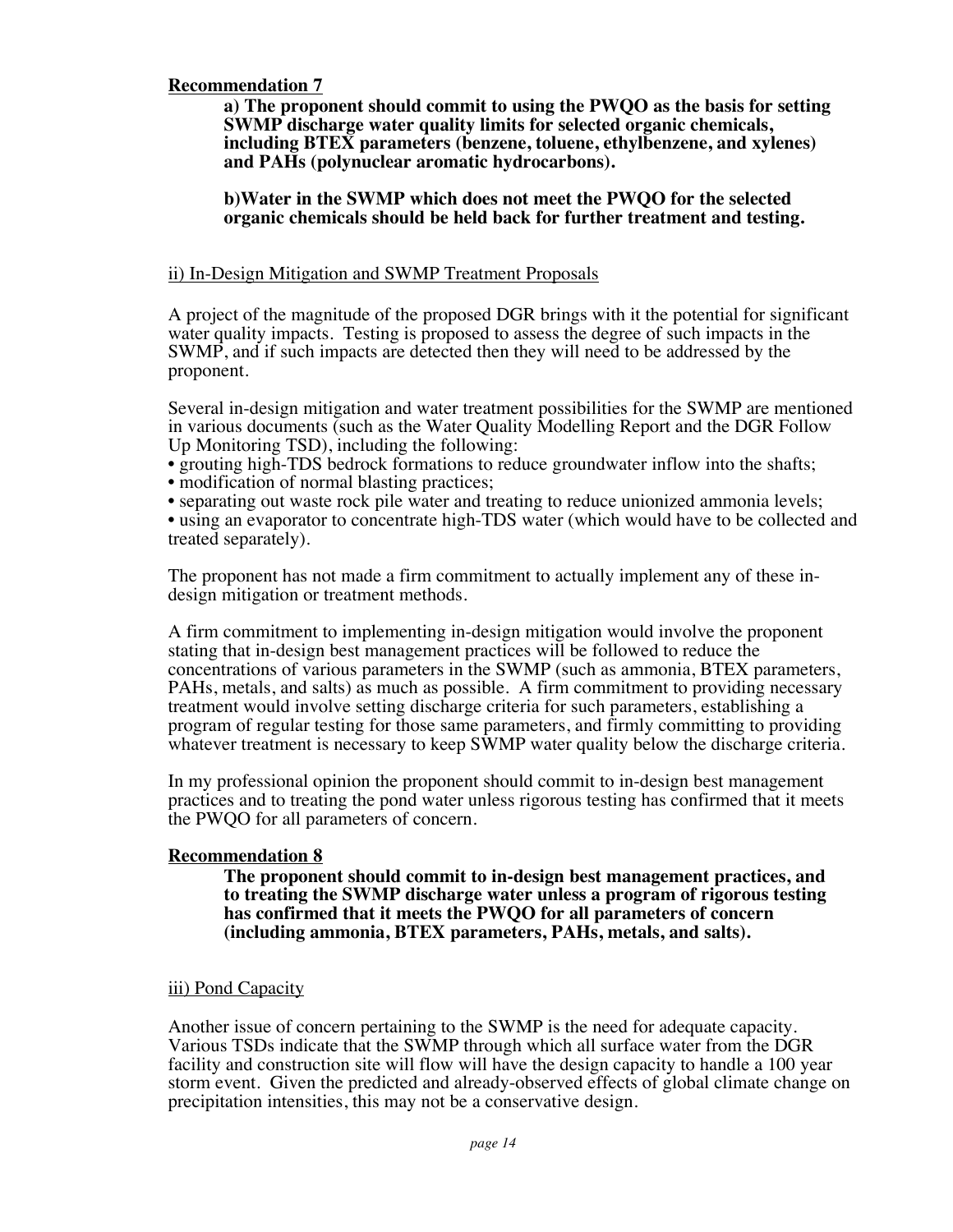Recent events from across Canada confirm that our climate is in the process of changing, and that in particular precipitation intensities are increasing during rain events. Severe flooding events are becoming more commonplace, and the conventional standard for engineering design (the "100-year storm", statistically estimated based on historic data) is being exceeded with unsettling regularity in locations across the country.

Under these circumstances and in a time of global climate change, it would be prudent and proactive for the proponent to commit up front to designing and constructing the SWMP so that it can contain the "Regional Storm" event (ie. the equivalent of Hurricane Hazel).

#### **Recommendation 9**

#### **The SWMP should be designed and constructed with sufficient capacity to contain the Regional Storm (ie. Hurricane Hazel).**

#### iv) Proposal to Hold Back Pond Contents

Increasing the design capacity of the SWMP is particularly important given the proponent's commitment to "close the gate" and hold back the pond water if it doesn't meet discharge criteria. SWMP discharge water quality is proposed by the proponent to be tested on a regular basis, with the pond water being "held back" if it fails this testing.

The details of how this is to work in practice have not been provided to date by the proponent. It is clear that this proposal will only be workable if the SWMP has been designed with ample capacity, such that its contents can be held back in the event of adverse test results. (This would support the need for the increased SWMP capacity recommended in **Recommendation 9**.)

The optimal way for such a system to work would be to have two triggers for the pond contents to be held back:

- if the SWMP water discharge quality fails to meet detailed PWQO-based discharge criteria during a scheduled regular testing event (as discussed in **Section 6)b)i)** above);
- if the SWMP discharge water quality fails to meet a specified level of conductivity during ongoing, continuous monitoring.

Continuous monitoring of conductivity at the pond outlet is also recommended, and can be used to trigger a "closing of the gate" if a precautionary limit is exceeded. Electrical conductivity is an excellent surrogate parameter to use as a broad measure of water quality impairment - in essence, the higher the levels of contamination in the SWMP, the higher the conductivity will be. If conductivity exceeds a certain level, then this provides a broad indication that something has happened to affect the water quality in the SWMP. Closing the gate will then allow more detailed testing to be done to ascertain the reason(s) for the change in water quality.

It should be noted that what happens next if the SWMP contents have been held back (because of adverse water quality test results) has not been specified by the proponent. In some cases, further treatment could improve pond water quality such that it meets PWQO and can be discharged. In other cases, it may not be possible to effectively treat the water in the SWMP with the facilities on hand.

It would be advisable to have arrangements in place with a local wastewater treatment plant, so that the SWMP contents can be removed and trucked to the wastewater treatment plant if poor water quality in the SWMP can not be quickly improved following adverse test results.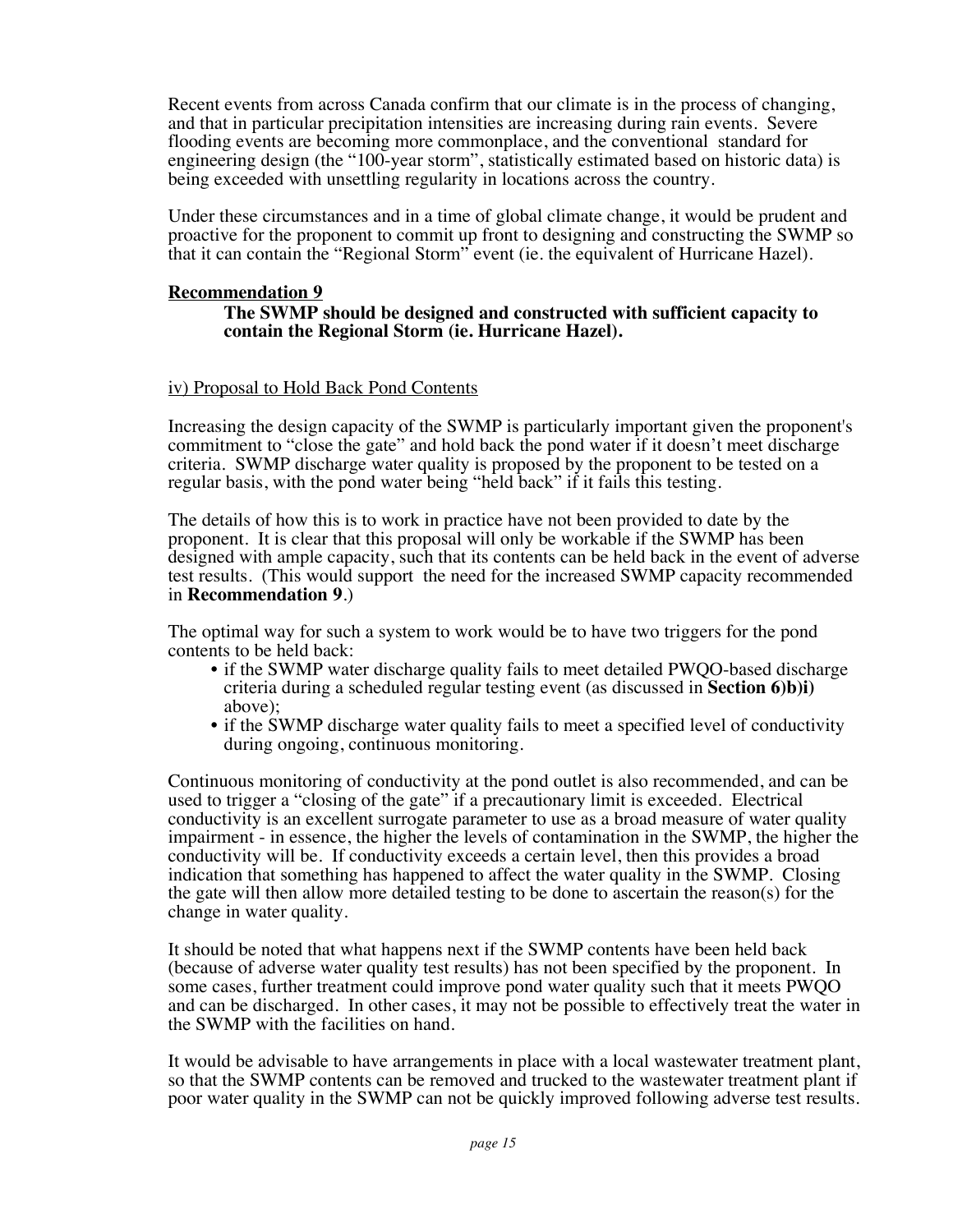#### **Recommendation 10**

**a) There should be continuous measurement of SWMP discharge water quality (by measuring electrical conductivity), coupled with a program of regular more detailed testing for various discharge criteria.** 

**b) If there are adverse water quality results exceeding the PWQO, then the SWMP contents should be held back to allow for more detailed testing and investigation to determine the reason(s) for the adverse test results.** 

**c) Arrangements should be made with a local wastewater treatment plant to take the SWMP contents in the event that on-site treatment is not able to reduce pond contaminant levels to below discharge criteria.**

#### **7) Monitoring and Contingency Plans**

The work which has been carried out to date on the DGR monitoring and contingency plans has in a number of areas not been consistent with what would be expected given the importance and scale of the DGR project and the potential it brings with it for unacceptable water contamination.

Some monitoring and contingency issues require further work by the proponent. A number of monitoring/contingency issues have already been addressed in previous sections of this report, with the recommendations being provided for improvement.

The additional monitoring issues requiring further consideration/description by the proponent include the following:

- a. the duration of the proposed post-closure monitoring period (300 years) seems arbitrary and too short given the long-lived contaminants being disposed of in the DGR;
- b. provision needs to be made for development of robust monitoring programs;
- c. there is no provision in the EIS outlining how the proponent will respond in the event of adverse monitoring results, or what monitoring results might trigger a response from the proponent;
- d. independent review (including adequate funding and public access to information) is needed for the DGR monitoring programs.

These issues are discussed in more detail below.

#### a) Arbitrary 300 Year Post Closure Monitoring Period

The proposed 300-year post-closure monitoring period is arbitrary, and seems far too short given the very long timeframe over which the DGR will be required to provide containment of the radioactive wastes in the repository.

If one assumes a target of one million years containment to be provided by the DGR, then 300 years marks 0.03% of the overall containment period. It is not clear why the commitment by the proponent to monitor the facility is not open-ended, or at least of a longer duration.

The proponent's proposed 300-year monitoring duration is inadequate. There is no reason to assume that a plausible DGR containment failure scenario would be detectable by the relatively shallow proposed groundwater monitoring program within 300 years. In fact, many if not most of the most plausible failure scenarios would require a considerably longer period of time for contaminants to make their way up to the shallow groundwater flow system.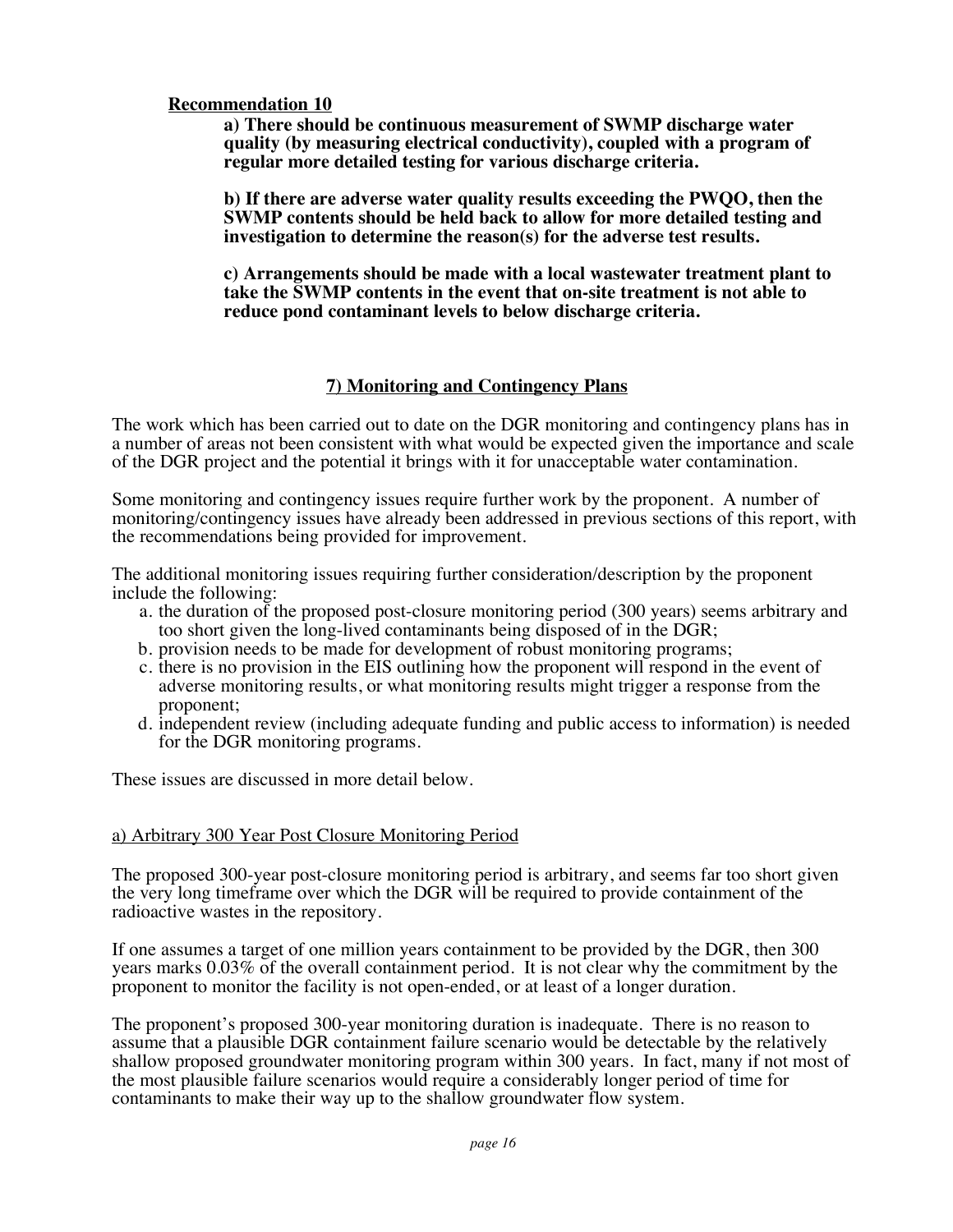Ontario's landfill operators are required to calculate the contaminating lifespan of their facility, and to make provision for continued monitoring throughout that contaminating lifespan. The contaminating lifespans of landfills are measured in centuries, and so are the monitoring commitments for these facilities.

To date the proponent has not provided a compelling argument in favour of their proposal to terminate their obligations for monitoring the DGR facility after only 300 years. It would appear prudent for the proponent to commit to monitoring as long as possible, and at a minimum for a period of at least 1000 years.

#### **Recommendation 11**

#### **a) The proponent should commit to sustaining a longer-term monitoring effort for the DGR facility following closure.**

#### **b) The commitment should be open ended (ie. to monitor "as long as possible") with a minimum monitoring period of 1000 years.**

#### b) Development of Robust Monitoring Programs

The DGR Follow Up Monitoring TSD provides conceptual outlines of proposed monitoring programs, but provides few of the details which are an integral part of a robust and effective monitoring program.

Components of monitoring programs which are generally missing from the TSD include the

- 
- 
- a list of monitoring locations, and a map showing those locations;<br>• a list of indicator parameters which will be used to determine if contamination is occurring;<br>• trigger levels for each of the monitoring parameters, w
- conceptual outlines of contingency plans which will be triggered if confirmed adverse monitoring results are obtained.

A major concern with the proponent's failure to develop these components is the fact that if they are developed after the EA process has concluded, then the proponent will effectively have avoided subjecting these details to independent and public scrutiny. It is recommended that the details of the necessary DGR monitoring programs be subject to the same level of scrutiny that the EA and EIS have been subject to.

Monitoring programs can provide insight into environmental conditions and processes, provided that a suitable critical analysis which facilitates understanding of the data that have been collected is undertaken. It is this *understanding* rather than the data itself that provides a baseline against which changes and stability can be assessed and interpreted.

Furthermore, critical data analysis also provides an ongoing review of the efficacy of the monitoring protocol. For example, it can reveal gaps in spatial monitoring locations, or critical sampling times that might be missed There is no evidence in the Follow Up Monitoring TSD that OPG is committed to ongoing analysis and critical review of its monitoring results and protocol. Instead, the impression is that the commitment is to simply collect the data as directed.

The ongoing development of environmental monitoring technologies over the long term needs to be planned and accounted for. Sampling a series of boreholes may well be considered quaintly antiquated within the monitoring period of this proposed facility. A commitment from the proponent to adaptively updating the monitoring programs in concert with technological advances is essential.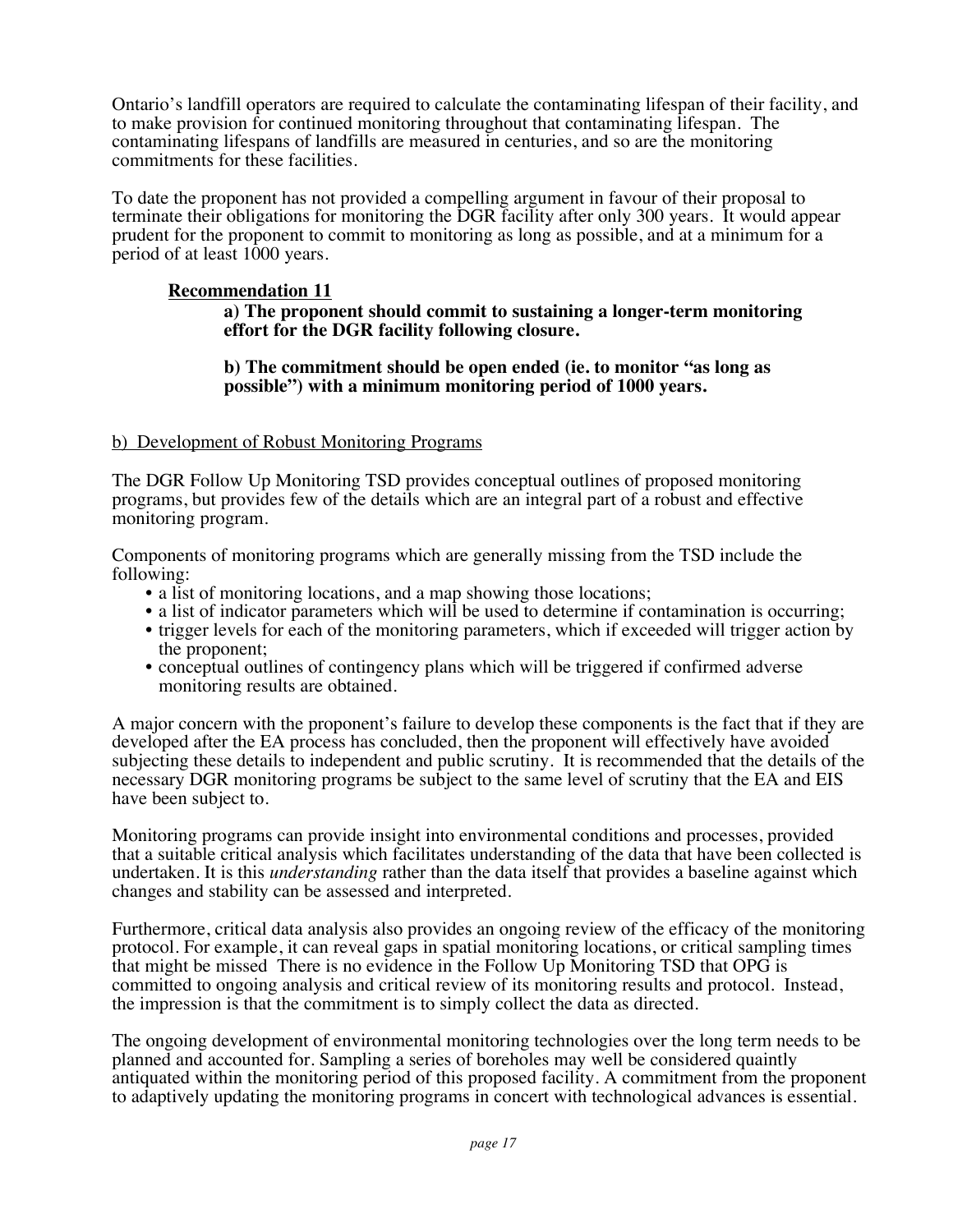#### **Recommendation 12**

**a) The full details of the necessary DGR monitoring programs should be developed by OPG, and made available to all EA stakeholders for review and comment.** 

**b) An arm's length process for critical analysis and review of the data and the effectiveness of the DGR monitoring programs should be established by the proponent.**

**c) The DGR monitoring programs should undergo periodic review to consider adoption of contemporary best practices and technologies as these evolve.**

#### c) The Proponent's Contingency Responses to Adverse Monitoring Results

The EIS and its supporting documentation (in particular the Follow-Up Monitoring TSD) provide conceptual descriptions of monitoring proposed for the DGR project. However, these documents in most instances fail to provide descriptions of what kind(s) of adverse results will trigger a contingency response from the proponent, and what sort of contingency response might be triggered.

Following are some examples of conceivable adverse monitoring scenarios:

- Excavation sump monitoring during the construction phase of the project which detects high levels of radioactive tritium contamination in groundwater flowing into the shaft excavation(s).
- Facility sump monitoring during the operations period which detects unexpectedly high amounts of groundwater flowing into the DGR facility through the floor of the facility.
- SWMP monitoring which detects adverse water quality during the construction or operations period which does not respond adequately to treatment, such that the pond remains contaminated. This situation becomes acute if the pond is close to being full with heavy rains pending.
- Post-closure groundwater monitoring which detects signs of upwelling contamination whose most likely source is the DGR facility.

Conceptual descriptions of contingency responses to these and other conceivable monitoring results should be provided by the proponent. Moreover, as with the monitoring programs, these contingency responses should be subject to broad public scrutiny.

#### **Recommendation 13**

**The conceptual details of the necessary DGR contingency plans should be developed by the proponent, and made available to all EA stakeholders for review and comment.**

#### d) Independent Review and Public Dissemination of DGR Monitoring Results

The proponent has committed to a decades-long monitoring period during the active site preparation, construction and operations phases of the proposed DGR facility and to a 300-year post-closure monitoring period.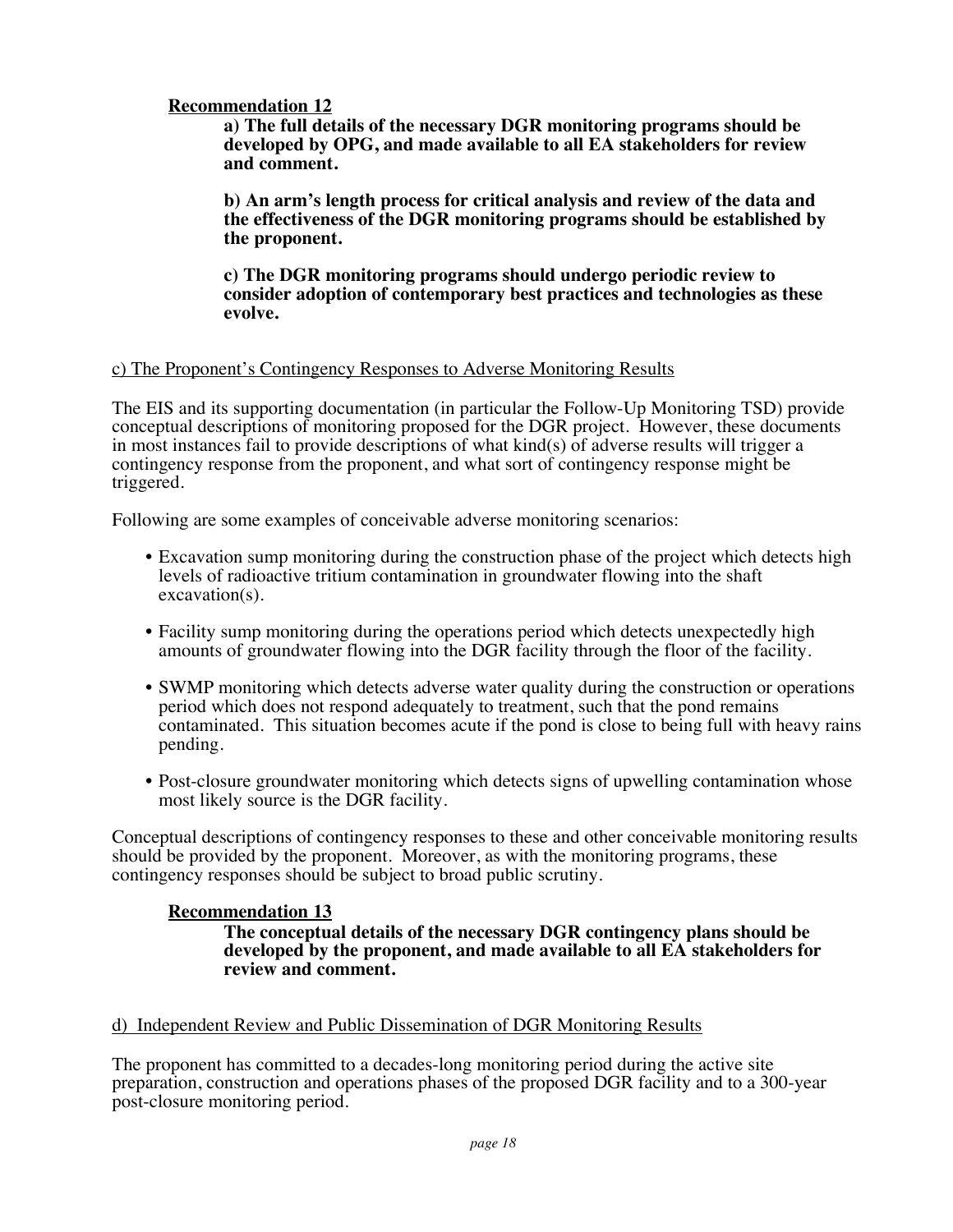While I firmly believe that the 300-year monitoring period is inadequate (as outlined above), the fact that the proponent has committed to a centuries-long monitoring period for the proposed DGR facility means that careful thought needs to be given to facilitation of independent review of that monitoring program.

Independent review of monitoring results is the surest way to ensure that the program remains focussed, effective, and up to date. It is in the public interest for the proponent to facilitate independent review of the monitoring for the proposed DGR facility.

Our experience in accessing results from existing monitoring programs proved instructive in this regard. Despite our diligent efforts it proved impossible to obtain an integrated, clear and explicit overview of current groundwater contamination at the Bruce Nuclear site, even though such an overview was important to improving our understanding of the site hydrogeology. Information requests to the proponent did not elicit much greater clarity. This sort of opacity is unacceptable, and feeds public distrust of the proponent and the proposal.

Missing from the EIS and its supporting documentation is a meaningful commitment by the proponent to subject its DGR monitoring program results to independent and proponent-funded review, and to make the full results of its monitoring programs readily available to the public for review.

#### **Recommendation 14**

**a) The proponent should subject its DGR monitoring program results to independent non-governmental review, and should provide funding to facilitate this review process.**

**b) The proponent should make the full results of its monitoring programs readily available to the public for review.**

#### **8) Conclusions**

1) The proposed DGR site is potentially suitable from a hydrogeological perspective. The proposed DGR is to be situated in low permeability and structurally sound shaley limestone formations, which will provide a suitable host formation for the DGR excavations. These shaley limestone host formation are overlain by very thick (200 meters) and even lower permeability shales, which provide the hydraulic containment of the site.

Overlying the 200 meters of shale bedrock are a further 450 meters of various kinds of sedimentary rocks, which will provide the deep shales with protection from surface erosion over the million year timeframe in which the DGR will be required to contain its radioactive wastes.

2) The upper 170 meters of carbonate bedrock at the DGR site are considered a zone of active karst development. There is little evidence of karst activity or potential below this depth. However over the long term karstic enhancement and/or evaporite dissolution-related enhancement of formation permeabilities is a potential issue in the upper 450 meters of sedimentary bedrock, which could under various glaciation scenarios could be vulnerable to significant permeability increases.

3) The deep 200 meter thick shale bedrock layers which immediately overlie the DGR host horizon are not considered to be vulnerable to erosion or significant permeability increases over a million year timeframe.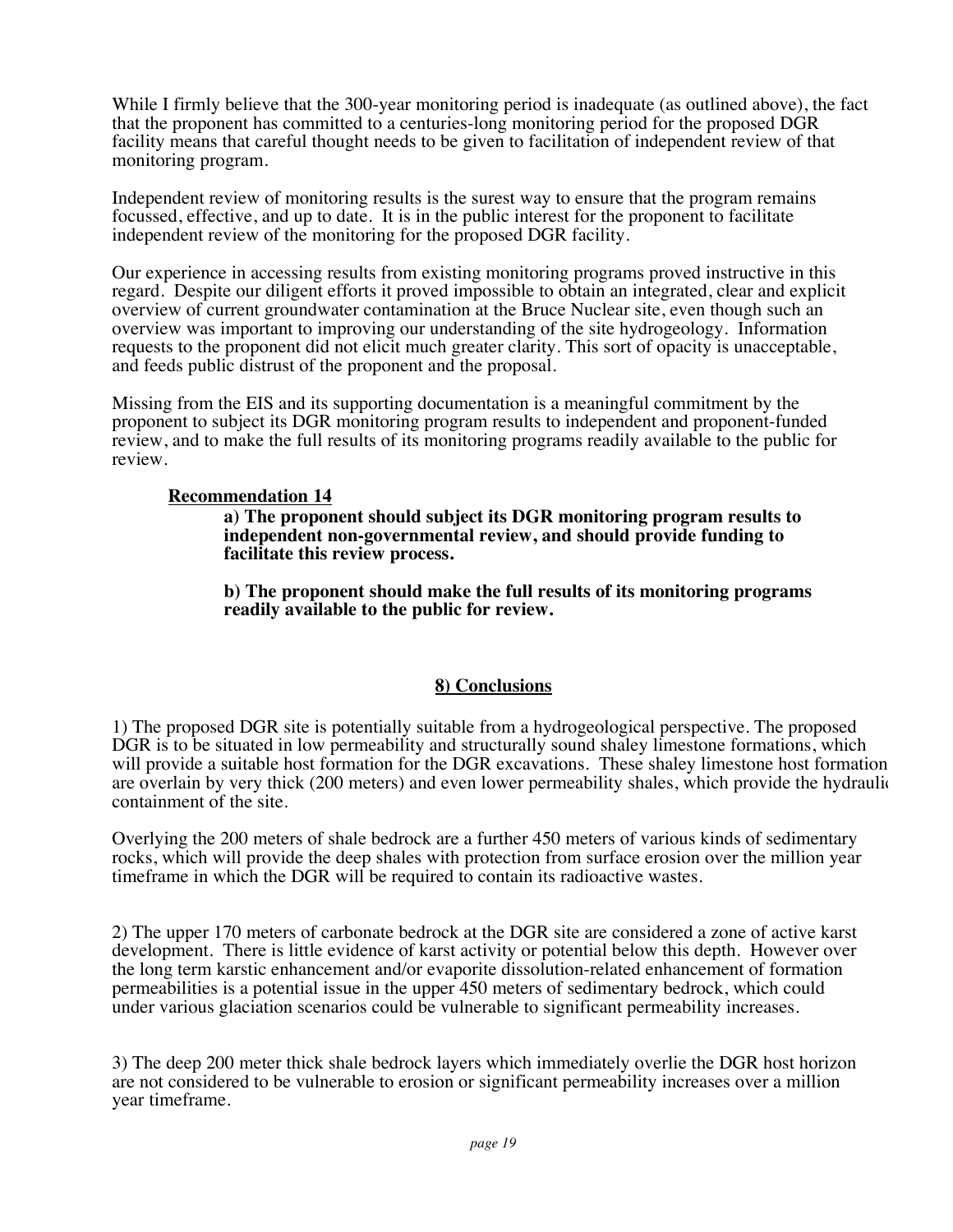#### **8) Conclusions - continued**

4) The proposed disposal in the DGR of Ontario's low- and intermediate-level radioactive wastes (L&ILW) would replace the current temporary storage of these wastes at the nearby Western Waste Management Facility (WWMF) on the Bruce Nuclear Property. There is extensive tritium contamination in the area of the WWMF, but it has not been possible to determine the extent and distribution and reasons for this.

If a decision is made to move the wastes to the DGR based on a review of all the evidence at the hearing, then this site from a hydrogeological perspective would provide a considerably more secure location for these wastes than their current situation can provide. However, I take no position on whether the proponent's EA work to date satisfies CEAA provisions, the JRP Agreement, or EIS Guidelines respecting the analysis of alternatives to and alternative sites.

5) There were a significant number of problems with the environmental assessment process being administered by the Canadian Nuclear Safety Commission (CNSC) and the Canadian Environmental Assessment Agency (CEAA). These include problems with the IR process and the late production and disclosure of the documents by the proponent. These problems are described in detail in **Section 3** of this report.

6) There were a number of shortcomings in the characterization of the DGR site, and 4 major issues requiring further investigation/explanation were identified:

- a. the high hydraulic heads in the Cambrian sandstone, and the lack of information about hydraulic heads in underlying Precambrian basement;
- b. the inadequate information on deep oil/gas exploration boreholes;
- c. the permeability of the Silurian "barrier" formations;
- d. the existing groundwater and surface water quality in the vicinity of the DGR site (in particular the elevated groundwater tritium contamination levels and the reasons for these).

These issues are described in detail in **Section 4** of this report.

7) The DGR construction and operation period should not be problematic from a groundwater quality perspective, assuming the site is reasonably well run and any spills are reported and addressed promptly and thoroughly.

8) For the most part, the design and operations are well thought out and presented at an adequate level of detail for an environmental assessment. There are however several design and operational issues pertaining to the stormwater management pond (SWMP) which require further attention:

- a. targets for discharge water quality;
- b. lack of proponent commitments on in-design mitigation and SWMP treatment proposals;
- c. inadequate pond capacity;
- d. the proposal to hold back SWMP contents following adverse test results.

These issues are described in detail in **Section 6** of this report.

9) The weakest aspects of the DGR proposal are the monitoring and contingency plans, which are currently only developed at a conceptual level. Critical details are missing from the plans which have been presented, and there is a concern that these critical details will avoid public scrutiny if their development is put off until after the conclusion of the EA process. The proposed 300-year post closure monitoring period is not adequate. My concerns about the proposed monitoring and contingency plans are described in detail in **Section 7** of this report.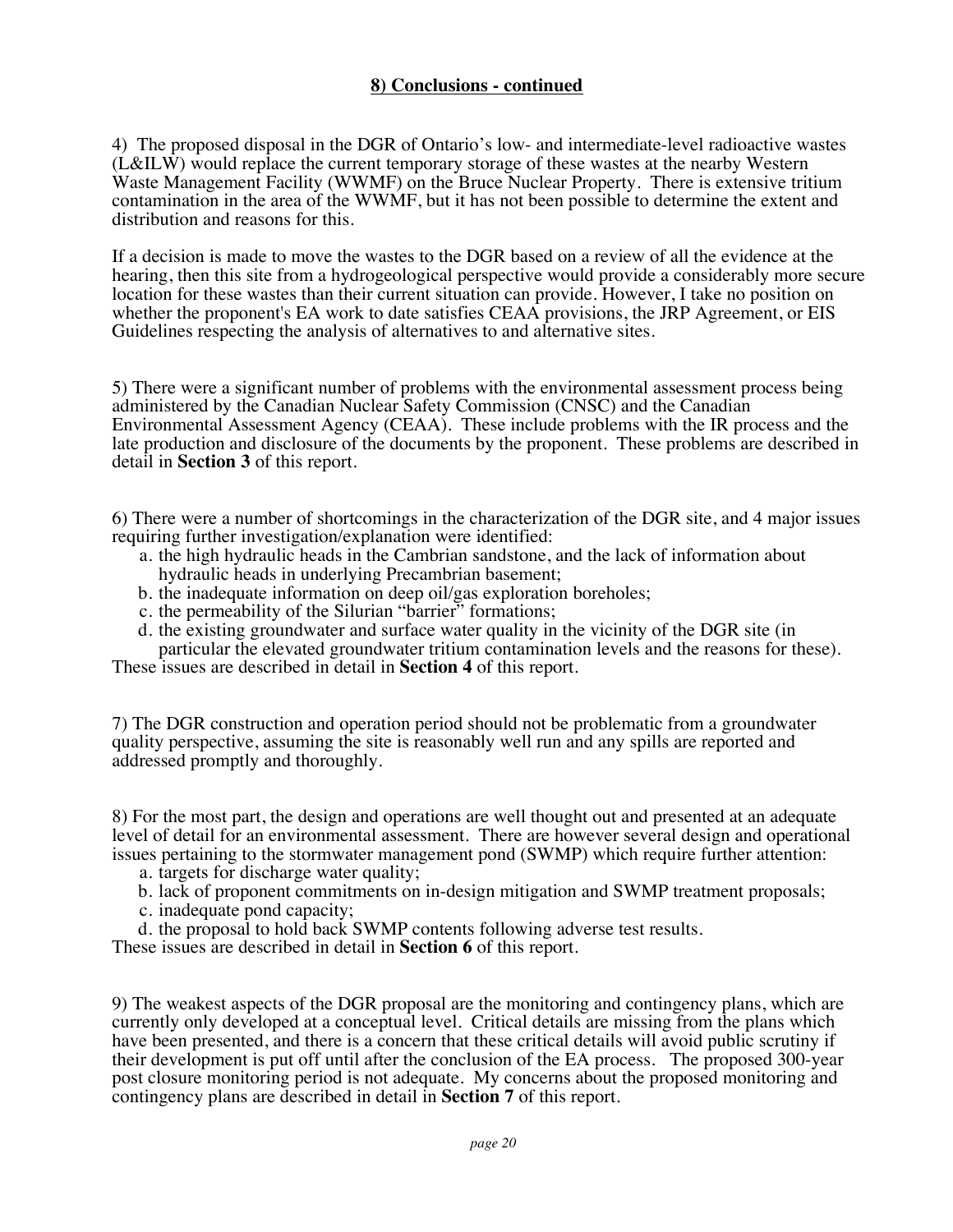#### **9) Recommendations**

The EIS (with its supporting documentation) should not be approved in its current form. The proponent should be required to address and implement the recommendations provided in this report.

#### **Recommendation 1)**

**The Joint Review Panel should take the deficiencies in the environmental assessment process into account in its review and assessment of the viability of the DGR project. Furthermore, future Panels should take the deficiencies in the environmental assessment process into account and take all necessary steps to ensure that these do not occur in any new environmental assessment process under the Canadian Environmental Assessment Act.** 

#### **Recommendation 2)**

**a) The proponent should provide information on the shut-in pressure and the water quality at the Precambrian unconformity.**

**b) The proponent should provide a discussion of whether the proposed excavation depth of 746 mbgs is needed for the ventilation shaft, given the overpressured high hydraulic conductivity and high hydraulic head Cambrian sandstones which underlie the DGR site.**

#### **Recommendation 3)**

**a) The proponent should provide a full description of the measures taken to secure each of the 11 deep "abandoned" wells within 40 km of the DGR site.**

**b) The worst-case scenario of undocumented oil exploration wells being present in the area of the proposed DGR should be considered and explicitly addressed by the proponent.** 

#### **Recommendation 4)**

**a) Further work on the DGR project should be premised on a prudent assumption that the Silurian bedrock formations will not provide an effective hydraulic barrier over the long term.** 

**b) The proponent should model DGR performance using worst-case permeabilities, based on leach testing of all "barrier" formations.**

#### **Recommendation 5)**

**a) The proponent should provide full disclosure on what combination of workplace practices and incidents led to the tritium contamination which is observed in groundwater throughout the area of the Western Waste Management Facility.** 

**b) The distribution of tritium in the subsurface should be determined by integration of all monitoring data and communicated to site operators, regulators, and the public.**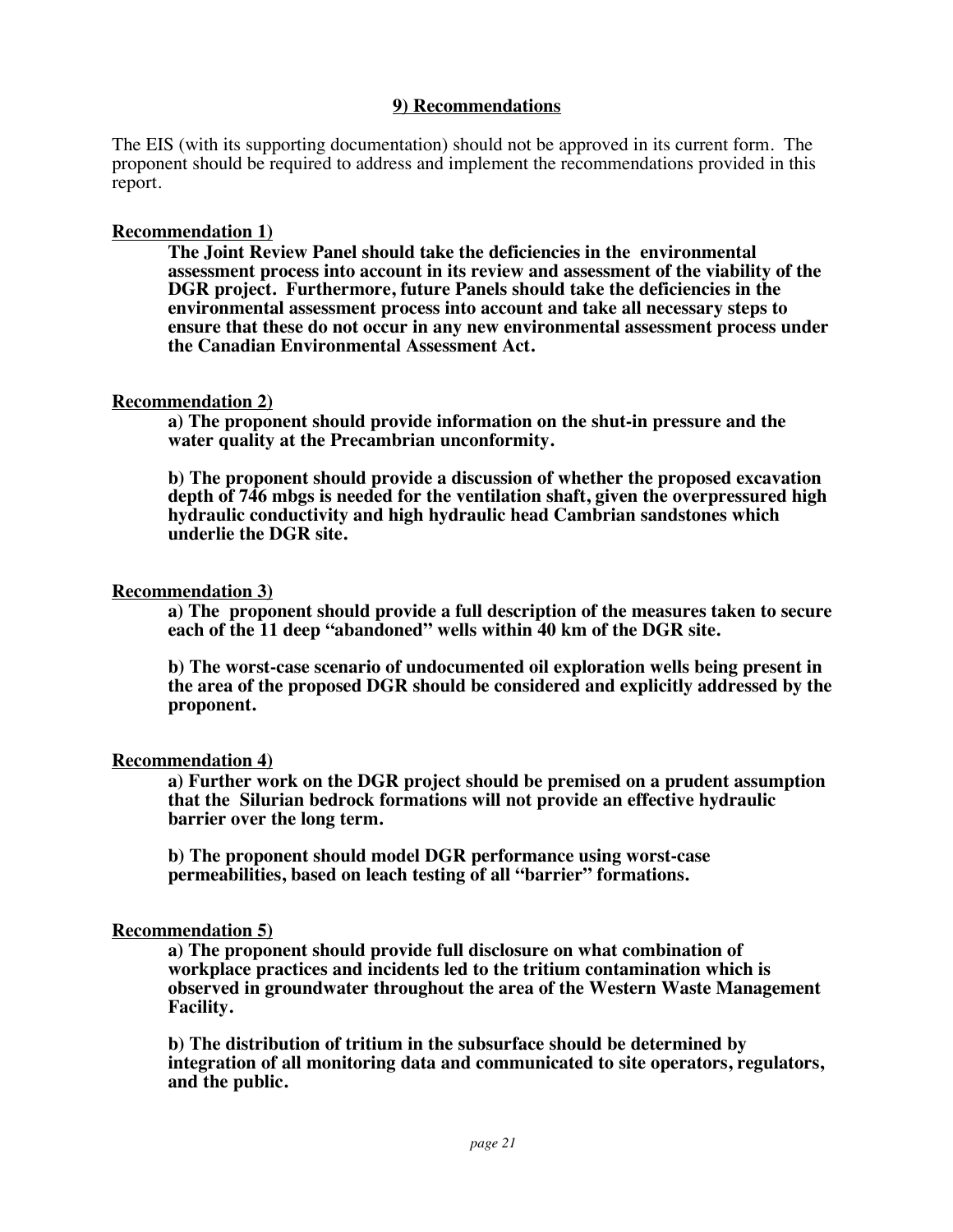**c) The migration of tritium in the subsurface should be modelled using values of effective porosity appropriate to the karstic host formations.**

**d) The proponent should provide a full description of what measures will be undertaken to ensure that the surface water management pond (SWMP) does not become contaminated by tritium (or other radiological contaminants) during construction and operation of the DGR.**

**e) The proponent's radiological surface water monitoring parameter list includes tritium, gross beta, and carbon 14. Proposed maximum target levels for each parameter should be proposed for the SWMP by the proponent, with a rationale provided for each parameter.**

**f) Field workers exposed to local groundwater should have appropriate briefings, operational protocols and monitoring appropriate to the potential tritium hazard.**

#### **Recommendation 6)**

**a) The proposed groundwater monitoring plans for the DGR facility should be amended to include monitoring well nests atop each of the vertical tunnels of the main access shaft and the ventilation shaft.** 

**b) These wells should be installed after the shafts have been sealed and backfilled to ground surface.** 

**c) The bottom well in each nest should be installed at the top of the lowpermeability shaft seal/backfill materials, and wells should be installed in higher permeability units above that depth with a maximum spacing of 40 meters vertically.** 

#### **Recommendation 7)**

**a) The proponent should commit to using the PWQO as the basis for setting SWMP discharge water quality limits for selected organic chemicals, including BTEX parameters (benzene, toluene, ethylbenzene, and xylenes) and PAHs (polynuclear aromatic hydrocarbons).** 

**b) Water in the SWMP which does not meet the PWQO for the selected organic chemicals should be held back for further treatment and testing.**

#### **Recommendation 8)**

**The proponent should commit to in-design best management practices, and to treating the SWMP discharge water unless a program of rigorous testing has confirmed that it meets the PWQO for all parameters of concern (including ammonia, BTEX parameters, PAHs, metals, and salts).** 

#### **Recommendation 9)**

**The SWMP should be designed and constructed with sufficient capacity to contain the Regional Storm (ie. Hurricane Hazel).**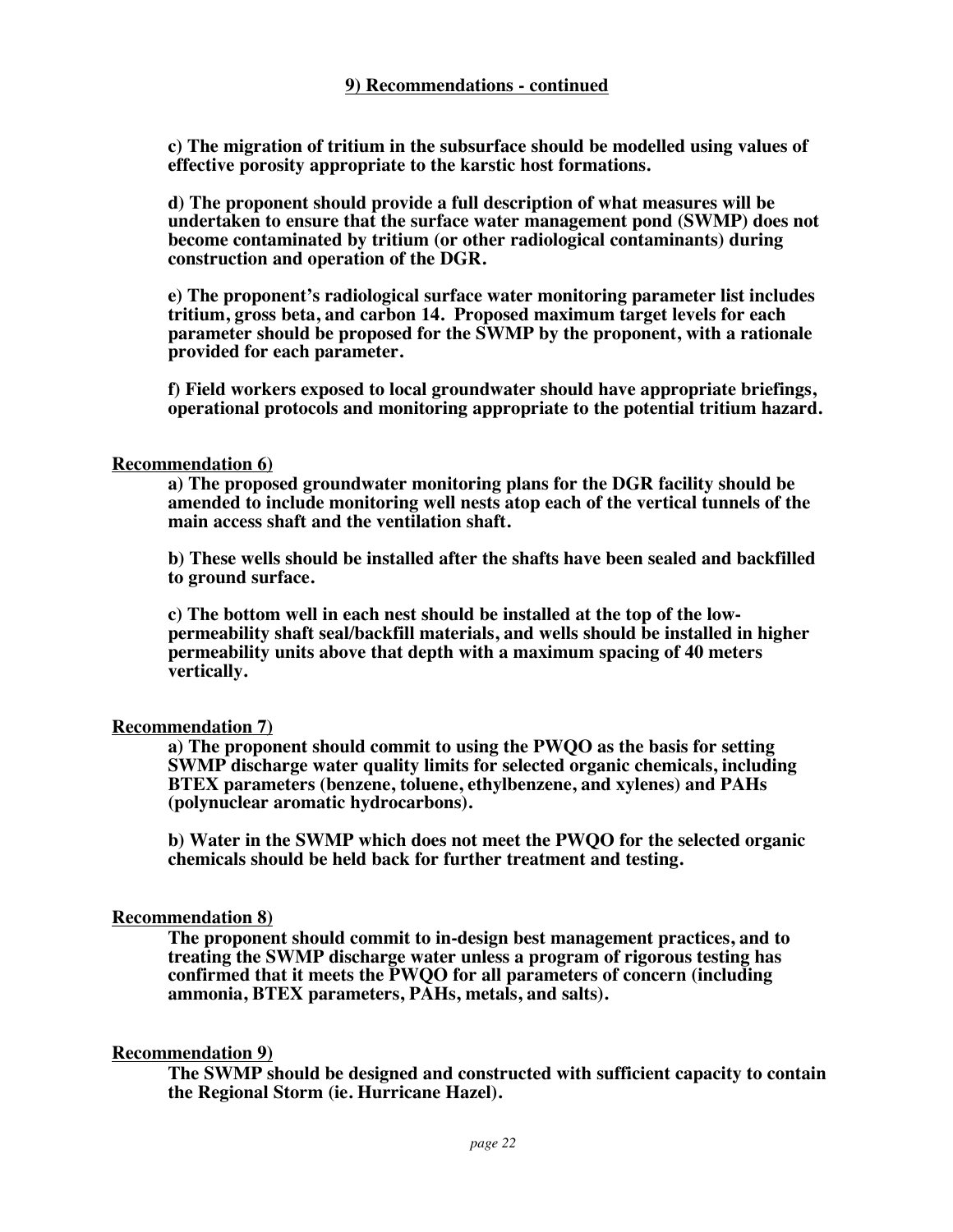#### **9) Recommendations - continued**

#### **Recommendation 10)**

**a) There should be continuous measurement of SWMP water quality (by measuring electrical conductivity), coupled with a program of regular more detailed testing for various discharge criteria.** 

**b) If there are adverse water quality results exceeding the PWQO, then the SWMP contents should be held back to allow for more detailed testing and investigation to determine the reason(s) for the adverse test results.** 

**c) Arrangements should be made with a local wastewater treatment plant to take the SWMP contents in the event that on-site treatment is not able to reduce pond contaminant levels to below discharge criteria.**

#### **Recommendation 11)**

**a) The proponent should commit to sustaining a longer-term monitoring effort for the DGR facility following closure.** 

**b) The commitment should be open ended (ie. to monitor "as long as possible") with a minimum monitoring period of 1000 years.**

#### **Recommendation 12)**

**a) The full details of the necessary DGR monitoring programs should be developed by OPG, and made available to all EA stakeholders for review and comment.** 

**b) An arm's length process for critical analysis and review of the data and the effectiveness of the DGR monitoring programs should be established by the proponent.**

**c) The DGR monitoring programs should undergo periodic review to consider adoption of contemporary best practices and technologies as these evolve.**

#### **Recommendation 13)**

**The conceptual details of the necessary DGR contingency plans should be developed by the proponent, and made available to all EA stakeholders for review and comment.**

#### **Recommendation 14)**

**a) The proponent should subject its DGR monitoring program results to independent non-governmental review, and should provide funding to facilitate this review process.**

**b) The proponent should make the full results of its monitoring programs readily available to the public for review.**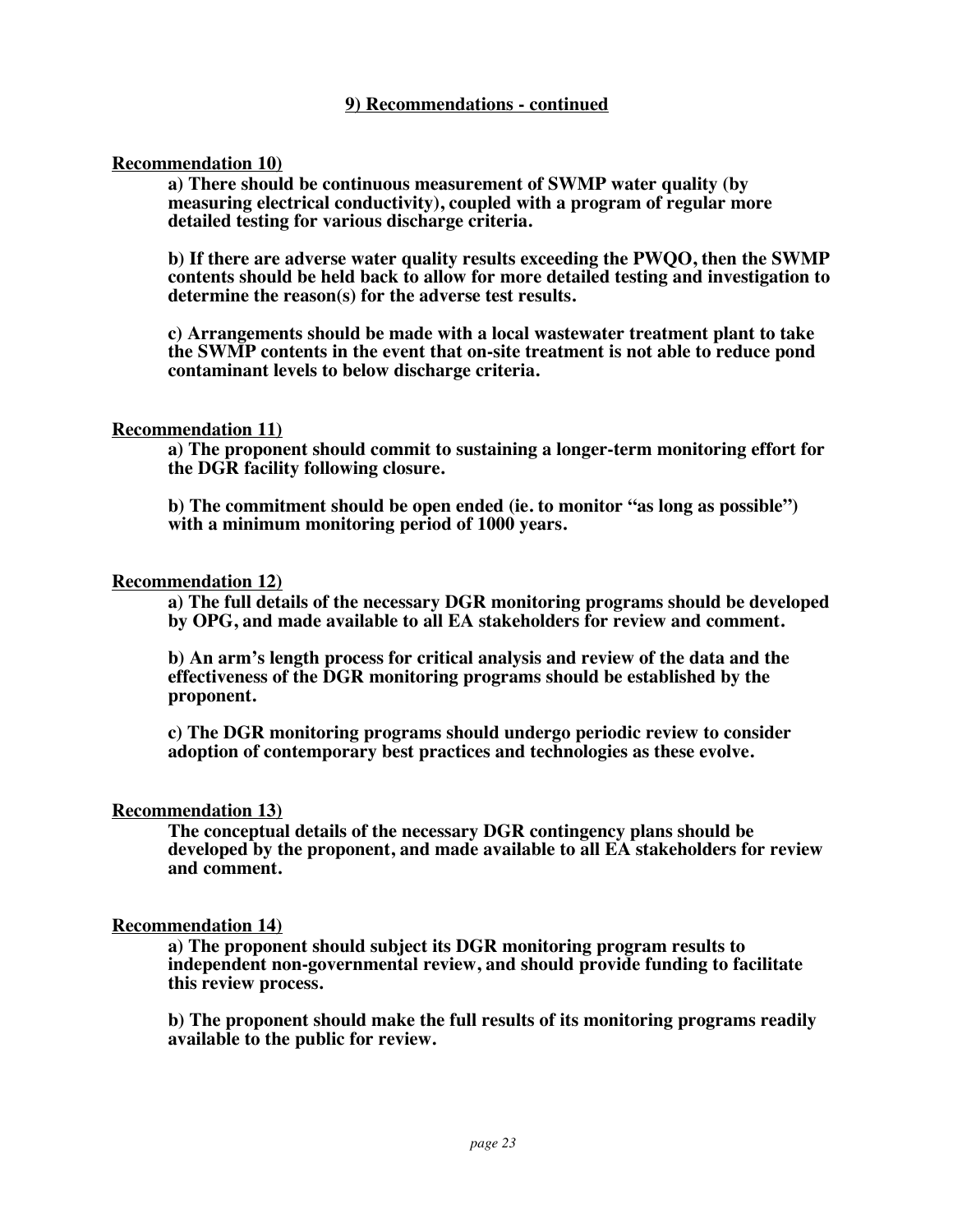# **Appendix 1**

# **Curriculum Vitae**

## **of**

# **Wilf Ruland (P. Geo.)**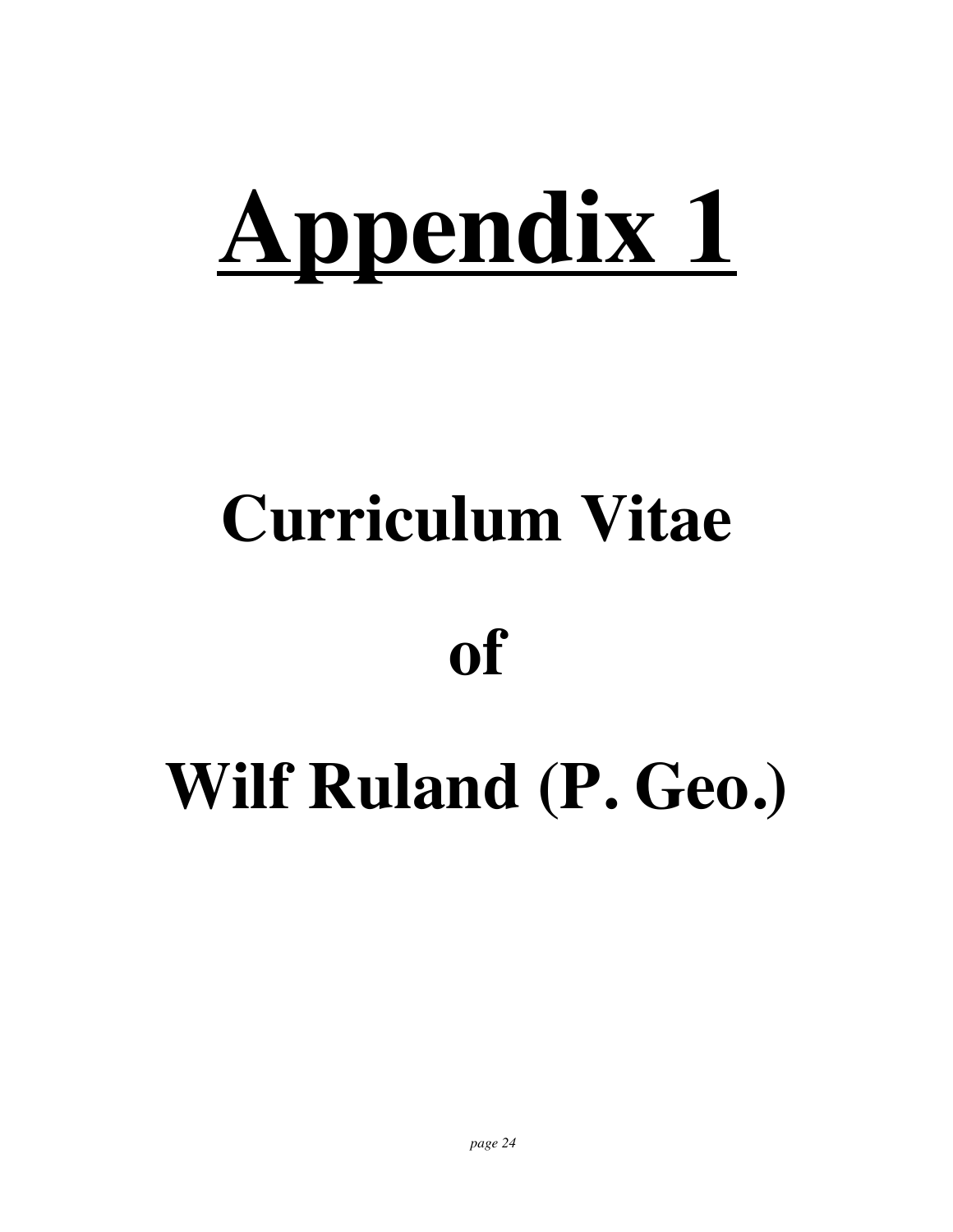### **Curriculum Vitae of Wilf Ruland**

#### **(Professional Geoscientist)**

**Address:** Wilf Ruland (P. Geo.) 766 Sulphur Springs Road Dundas, Ontario L9H 5E3 Tel: (905) 648-1296 E-mail: deerspring1@gmail.com

#### **Education:**

| 1988 | Master of Sciences in Earth Sciences,<br>University of Waterloo.<br>Supervisor: Dr. John Cherry                                                                         |
|------|-------------------------------------------------------------------------------------------------------------------------------------------------------------------------|
|      | Master's project focussed on the hydrogeological properties of fractured clay<br>deposits in Lambton County. 15 courses provided a broad background in<br>hydrogeology. |
| 1982 | Honours Bachelor of Science in Geography and Geology,<br>McMaster University.                                                                                           |
|      | 30 courses provided a broad background in natural science, geography and geology.                                                                                       |

#### **Experience:**

since 1988 Environmental Consultant, as head of own consulting firm (Citizens' Environmental Consulting).

> Active as advisor and consultant on issues related to groundwater or surface water contamination or depletion for private citizens, citizens' groups, environmental groups, First Nations, companies and public agencies from across Ontario.

Specialization in addressing landfill-related groundwater and surface water contamination problems through review of hydrogeological impact studies, field investigations, and participation in public meetings and hearings. Ongoing contracts include investigations of water contamination at landfills near St. Catharines, Brockville, Kingston, Waterloo, and Windsor.

Other significant areas of work include review of pit and quarry proposals and applications for Permits to Take Water, investigations of well interference resulting from quarries, and groundwater contamination emanating from major industrial properties and gas stations.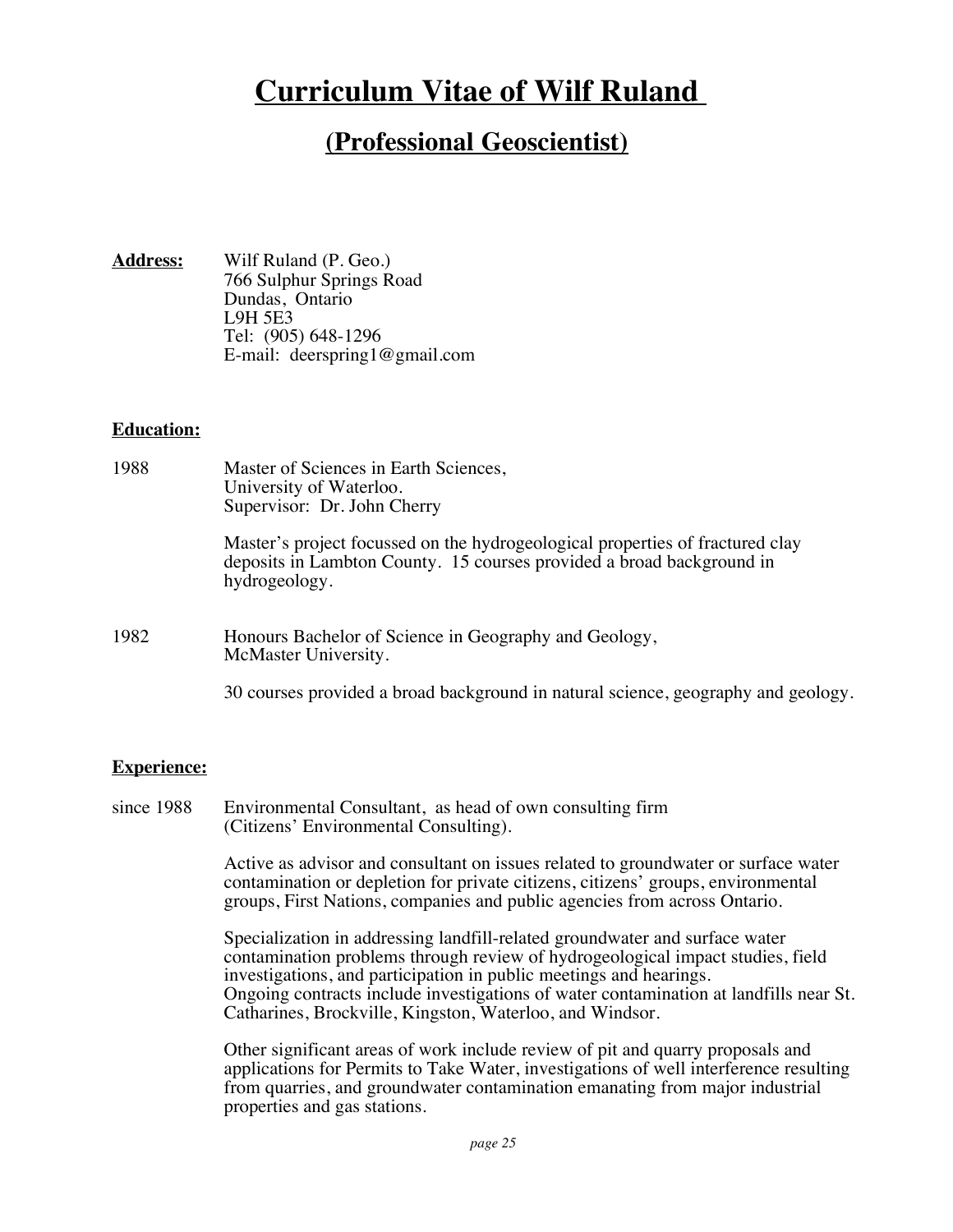#### **Experience: continued**

1988-1993 Research Associate, Waterloo Centre for Groundwater Research, University of Waterloo

> Work included research into the hydrogeology of fractured clays and into the impacts of landfills on groundwater.

1983-1985 Hydrogeologist, Ingenieur-Geologisches Institut, Westheim, Germany.

Work included hydrogeological field work, supervision and evaluation of drilling programs, supervision and evaluation of pumping tests, research and preparation of hydrogeologic reports, and supervision of environmental monitoring for a major railway construction project.

#### **Publications, Papers and Research Reports:**

Worthington, S.R.H., Smart, C.C., and Ruland, W.W. 2012. Effective Porosity of a Carbonate Aquifer with Bacterial Contamination: Walkerton, Ontario, Canada. Published in the Journal of Hydrology, Vol. 464-465 (2012), p. 517-527.

Ruland, W.W. 2005. Presentation on Source Water Considerations and the Walkerton Setting. Presented at the Canadian Water Network's Walkerton Water and Public Health Training Workshop, May 28 - June 2, 2005.

Worthington, S.R.H., Smart, C.C., and Ruland, W.W. 2002. Assessment of Groundwater Velocities to the Municipal Wells at Walkerton. Paper presented at the 3rd Joint IAH-CNC/CGS Conference, October 20 - 23, 2002 in Niagara Falls, Ontario.

Worthington, S.R.H., Smart, C.C., and Ruland, W. 2001. Karst Hydrogeological Investigations at Walkerton. Report prepared for and submitted as evidence at the Walkerton Inquiry.

Ruland, W.W., Schellenberg, S.S., and Farquhar, G. 1993. The Fate of Landfill Leachate in Waste Water Treatment Plants and in Groundwater at Attenuation Landfills. Report prepared for the Ontario Ministry of Environment and Energy.

Ruland, W.W., Cherry, J.A., and Feenstra, S. 1991. The Depth of Fractures and Active Ground Water Flow in a Clayey Till Plain in Southwestern Ontario. Published in the Journal of Ground Water, Vol. 29, No. 3, p. 405-417.

D'Astous, A.Y., Ruland, W.W., Bruce, R.J., Cherry, J.A., and Gillham, R.W. 1989. Fracture Effects in the Shallow Groundwater Zone in Weathered Sarnia Area Clay. Published in the Canadian Geotechnical Journal, Vol. 26, No. 1, p. 43-56.

Fracture Depths and Active Groundwater Flow in a Clayey Till in Lambton County, Ontario. 1988. Unpublished M.Sc.Project, University of Waterloo.

Cherry, J.A., MacQuarrie, K.T.B., and Ruland, W.W. 1987. Hydrogeologic Aspects of Landfill Impacts on Groundwater and Some Regulatory Implications. Paper presented at the PCAO/MOE Seminar on Landfill Regulations May 13, 1987.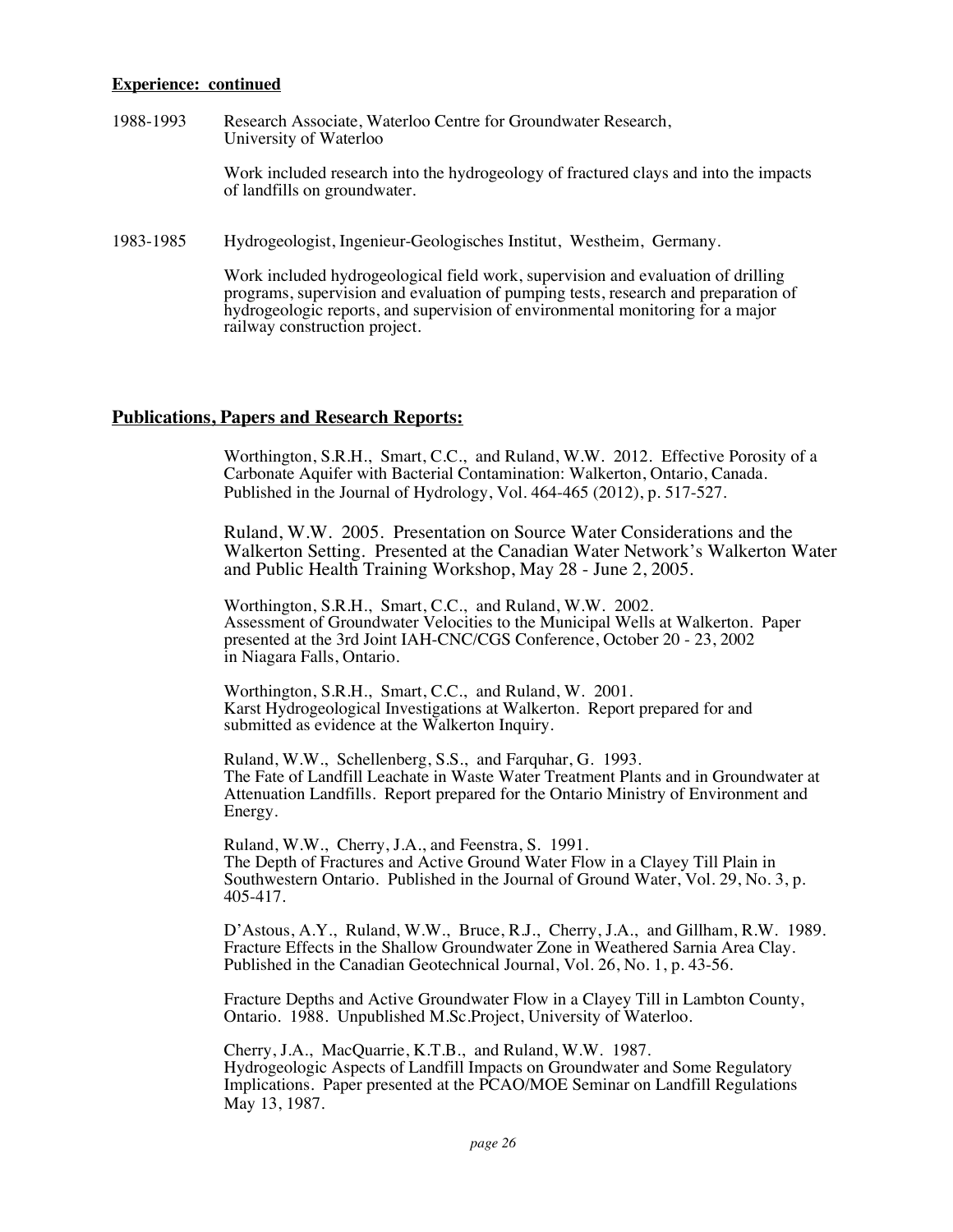#### **Wilf Ruland (P. Geo.) - Partial List of Consulting Experience:**

#### **1) Investigations/Reviews of Landfill-Related Water Contamination:**

Niagara Road 12 Landfill, near Grimsby, Ontario. - Peer Review for the Niagara Road 12 Litizen Liaison Committee (2008-2010).

Humberstone Landfill in Welland, Ontario. - Peer Review for the Humberstone Public Liaison Committee (since 2007).

City of Owen Sound's Derby Landfill site, near Owen Sound, Ontario. - investigation and review for the Ledingham family (2004-2006)

Town of Northeastern Manitoulin and the Islands Landfill, near Little Current, Ontario; - investigation and review for Mr. Raeburn Smith and Mrs. Virginia Smith (since 2004).

Rennie and Brampton Street Landfill Sites, Hamilton, Ontario; - Peer Review for the Rennie/Brampton Citizens' Liaison Committee (2001-2005).

Town of Thessalon Landfill Site, near Thessalon, Ontario; - investigation for Mr. Mark Petingalo and Mrs. Wendy Petingalo (in 2000).

City of Brockville Landfill Site, Brockville, Ontario; - review for Brockville Public Liaison and Monitoring Group (since 1997).

Fletcher Tile Landfill Site, near Chatham, Ontario; - investigation for Citizens Opposed to Landfill Development (1996-1997).

Bracebridge Landfill Site, Bracebridge, Ontario; - investigation for Dr. David Kent (1995-1996).

Waterloo Sanitary Landfill Site, Waterloo, Ontario; - review for Waterloo Waste and Water Watchers (since 1995).

Innisfil Landfill Site, Innisville, Ontario; investigation for Mrs. Helen Hodgson (1995 - 1999).

Tom Howe Landfill Site, near Hagersville, Ontario; - review for the Mississaugas of the New Credit First Nation (since 1994).

Wolfe Island Waste Disposal Site, Wolfe Island, Ontario; - investigation for Ms. Theresa James (since 1994).

Bensfort Road Landfill, near Peterborough, Ontario; - investigation for Mr. Gary McCarrell and Mrs. Lori McCarrell (1991-1993).

Orillia Landfill Site, in Orillia, Ontario; investigation for Citizens Acting Now (1991).

Storrington Landfill near Kingston, Ontario; - investigation for Storrington Committee Against Trash (1990-1997).

Glenridge Quarry Landfill in St. Catharines, Ontario; - review for Glenridge Landfill Citizens' Committee (since 1989).

Warwick Landfill near Watford, Ontario; - investigation for Watford Warwick Landfill Committee (1989-1996).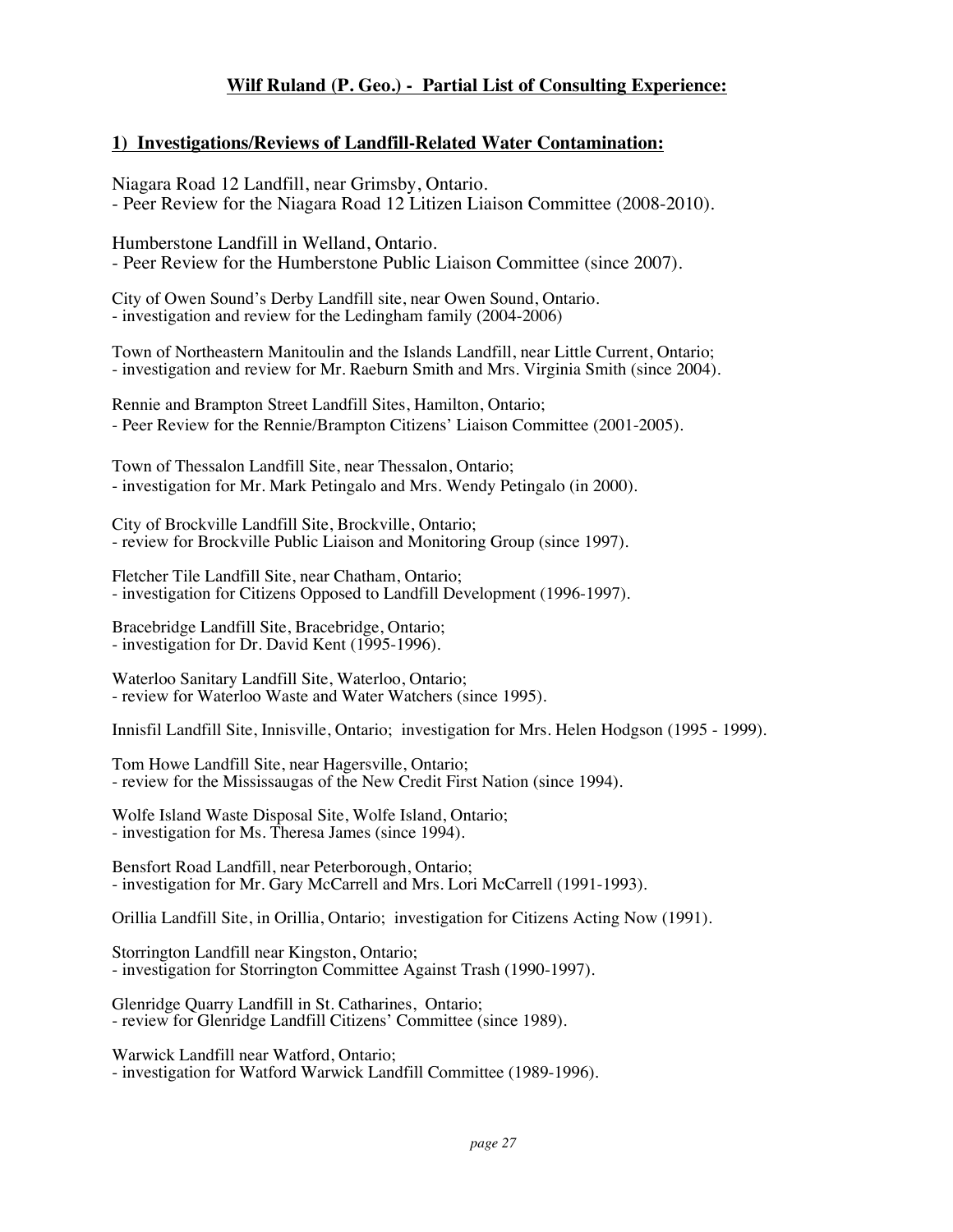Brow Quarry Landfill near Dundas, Ontario; - investigation for Greensville Against Serious Pollution (1988-1989).

Essex County Landfill No. 3 in Maidstone Township, Ontario; - reviews for Maidstone Against Dumping and Maidstone Township (1988-2008).

Town of Cobourg Landfill, in Haldimand Township, Ontario; - investigation for Mr. Joe Sherman (1988-1991).

#### **2) Reviews of Proposals to Site New or Expand Existing Landfills**

Proposal to massively expand the Richmond Landfill near Napanee, Ontario; - review for the Concerned Citizens Committee of Tyendinaga Twp. (2004 - 2006, and since 2010).

Proposal to expand and significantly alter the Edwards Landfill (including excavation of hazardous wastes, and relocation of other wastes) near Cayuga, Ontario; - review for Haldimand Against Landfill Transfers (2004 - 2006)

Proposal to massively expand the Warwick Landfill near Watford, Ontario; - Peer Review for the Township of Warwick (1998-2008).

Proposal to site a landfill near Cochrane, Ontario; - review for the Fournier Action Committee (1997 -1999).

Proposal to site a landfill in the abandoned Adams Mine Site near Kirkland Lake; - review for the Coalition of Temiskaming Concerned Citizens (in 1995).

Proposal to site a landfill in the Taro East Quarry near the Niagara Escarpment in Stoney Creek, Ontario; - review for Stoney Creek Residents Against Pollution (in 1995).

Proposal to develop a perimeter-berm landfill around the Lake Ontario Steel Company Limited property in Whitby, Ontario; Peer Review for the Lasco Berm Liason Committee (1991-1995).

Proposal to build a landfill in a Class 2 Wetland near Cayuga, Ontario; - review for Haldimand-Norfolk Organization for a Pure Environment (1989-1990).

Proposal to site a landfill in the Acton Quarry near Milton, Ontario; - review for Protect Our Water and Environmental Resources (in 1989).

#### **3) Review of Landfill Closure and End Use Plans**

Closure Plan for the Tom Howe Landfill Site, for the Mississaugas of the New Credit First Nation (2005, and 2009/2010).

Closure Plan for the Richmond Landfill near Napanee, Ontario; for the Concerned Citizens Committee of Tyendinaga Twp. (2007).

End Use Plan for the Glenridge Quarry Naturalization Site (formerly the Glenridge Laandfill), for the Glenridge Landfill Liaison Committee (2002).

Closure and post-Closure Care Plan for the Brockville Landfill Site, for the Brockville Public Liaison and Monitoring Group (2000-2001).

Closure and End Use Plan for Essex County Landfill No. 3, for Maidstone Against Dumping (1996).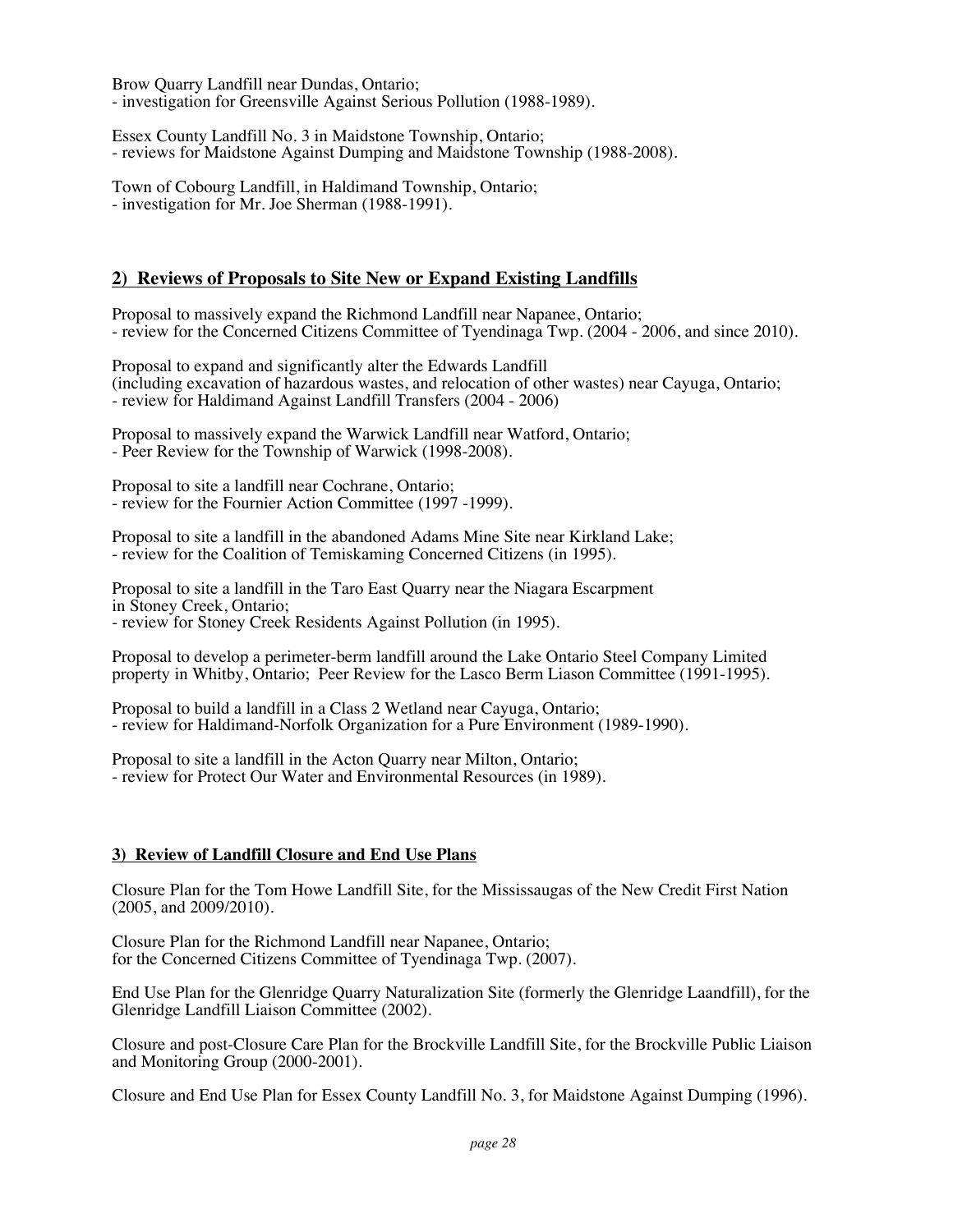#### **4) Other Landfill-Related Projects**

Peer Review of proposal to expand the Clean Harbors Hazardous Waste Landfill Facility near Sarnia, Ontario (since 2010); for the Township of St. Clair.

Investigation and review of groundwater and surface water contamination being caused by a cement kiln dust landfill near Bath, Ontario. Negotiated an agreement with Lafarge Cement to remediate the existing landfill and use an industry-standard design on a go-forward basis. For Lake Ontario Waterkeeper (2007-2010).

Member of the Expert Panel (appointed by the Minister of the Environment) to look into potential health and environmental impacts from the Taro East Landfill in Stoney Creek, Ontario (in 2000). The final report of the Expert Panel was released in October 2000, and the Addendum Report was released in December 2000.

Technical advisor to private citizens who successfully prosecuted the City of Hamilton (which pleaded guilty) for contamination by PCB-laden leachate of Redhill Creek (in 2000). The resulting \$450,000 fine was a record for fines paid under such prosecutions.

#### **5) Reviews of Waste Management Master Plan (WMMP) Studies**

Region of Haldimand-Norfolk Waste Management Master Plan (WMMP); - review for the Mississaugas of the New Credit First Nation (1995-1996).

South Simcoe County Waste Management Master Plan; - review for the South Simcoe Waste Action Network (since 1994).

Leeds and Grenville Waste Management Master Plan; - review for Sabourins Crossing Residents Against Megadumps (in 1994).

Pembroke and Area Waste Management Master Plan; - review for the Snake River/Micksburg Anti-Dump Association (1991-1992).

Northumberland County Waste Management Master Plan; - review for Mr. and Mrs. J. Sherman (1989-1991).

Wellington County Waste Management Master Plan; - review for the Concerned Alma Citizens (1988-1991).

#### **6) Nuclear-Related Peer Review Work**

Review of the Draft Environmental Impact Statement for the proposed Darlington 'B' New Nuclear

- review for Lake Ontario Waterkeeper (2010-2012).

Review of the proposed remediation of the Cameco Nuclear Waste Processing Facility in Port

- review for Lake Ontario Waterkeeper (starting in 2010).

Review of the Draft Guidelines for the Environmental Impact Statement for the proposed Darlington 'B' New Nuclear Power Plant Project;

- review for Lake Ontario Waterkeeper (2008).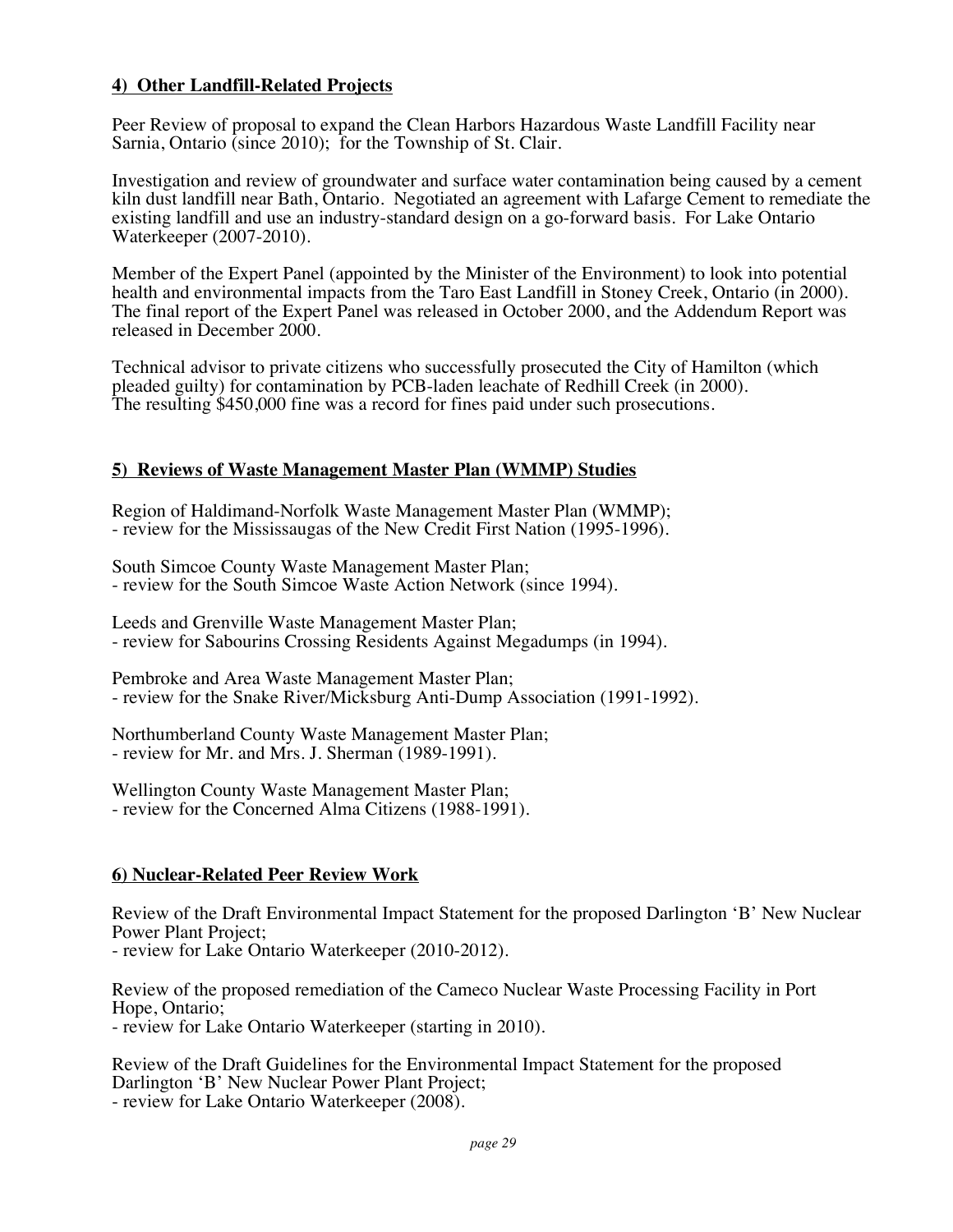#### **7) Other Investigations of Groundwater Contamination**

Contamination by petroleum hydrocarbons of a greenhouse property from an adjacent Hydro One maintenance center in Kenora, Ontarioo; investigation for the Schmidt Family (2008)

Impacts of residual contamination on a former industrial property, which is now the site of St. Mary's High School; investigation for Environment Hamilton (2002 - 2004).

Contamination by petroleum hydrocarbons and volatile organic chemicals (VOCs) from a former service center near High Park, Toronto; investigation for Mr. Gerard Kennedy, MPP (in 2002).

Contamination of municipal water supply wells by E-coli bacteria in Walkerton, Ontario; - investigation for Concerned Walkerton Citizens (2000 - 2002).

Contamination by petroleum hydrocarbons and volatile organic chemicals (VOCs) from an Imperial Oil fuel and liquid transfer facility in Kapuskasing, Ontario; investigation for the Schlechter family (in 2000).

Contamination by petroleum hydrocarbons from a Gulf Canada gas station in Port Loring, Ontario; - investigation for People Against Contaminated Water (PACW); (1999 - 2001).

Contamination by petroleum hydrocarbons from a gas station in Bamberg, Ontario; - investigation for the Bush and Fink families (1997 - 1998).

Groundwater contamination in Cambridge, Ontario caused by Ciba-Geigy Canada Ltd; - investigation for Thomas Construction Company Ltd. (1993 - 1997).

Groundwater contamination from the Bristol Aerospace Plant near Lockport, Manitoba; - investigation for Mrs. Elizabeth Andresen and Miss Ursula von Krogh (in 1993).

Extensive water contamination in Elmira, Ontario caused by Uniroyal Chemical Ltd; investigation for various clients, most recently the Region of Waterloo (since 1989).

#### **8) Permits to Take Water and Drinking Water Systems**

Preparation of applications to the Ministry of the Environment to upgrade the drinking water systems for Camp NeeKauNis near Waubaushene, Ontario (since 2012).

Review of an application for a Permit to Take Water for a Water Bottling Operation (to be operated by CJC Bottling Limited), with water to be taken from a well which feeds the headwaters of Colborne Creek; for the Concerned Citizens of Northumberland (2001 - 2004).

Review of an application for a Permit to Take Water for a municipal water supply project (for the Village of Woodville), with water to be taken from pumping wells near 5 families' homes; - for the Mariposa Aquifer Protection Association (2000 - 2004).

Review of an application for a Permit to Take Water for a Water Bottling Operation (to be operated by Artemesia Springs Limited), with water to be taken from a springwell which feeds a headwater stream of the Rocky Saugeen River; - for the Water Protection Coalition of South Grey (1999 - 2001).

Review of an application for a Permit to Take Water for a Water Bottling Operation (to be operated by Aquafarms 93 Limited), with water to be taken from a spring and 3 pumping wells situated near the headwaters of the Beaver River; - for Ms. Samantha Wickens and other local residents (in 1999).

Preparation of an application for a Permit to Take Water for a fish farming operation (to be operated by  $\hat{V}$ an Aqua Inc.), with water to be taken from a pumping well near the Town of Burford in Brant County; for Mr. Peter Van Kruistum (in 1988).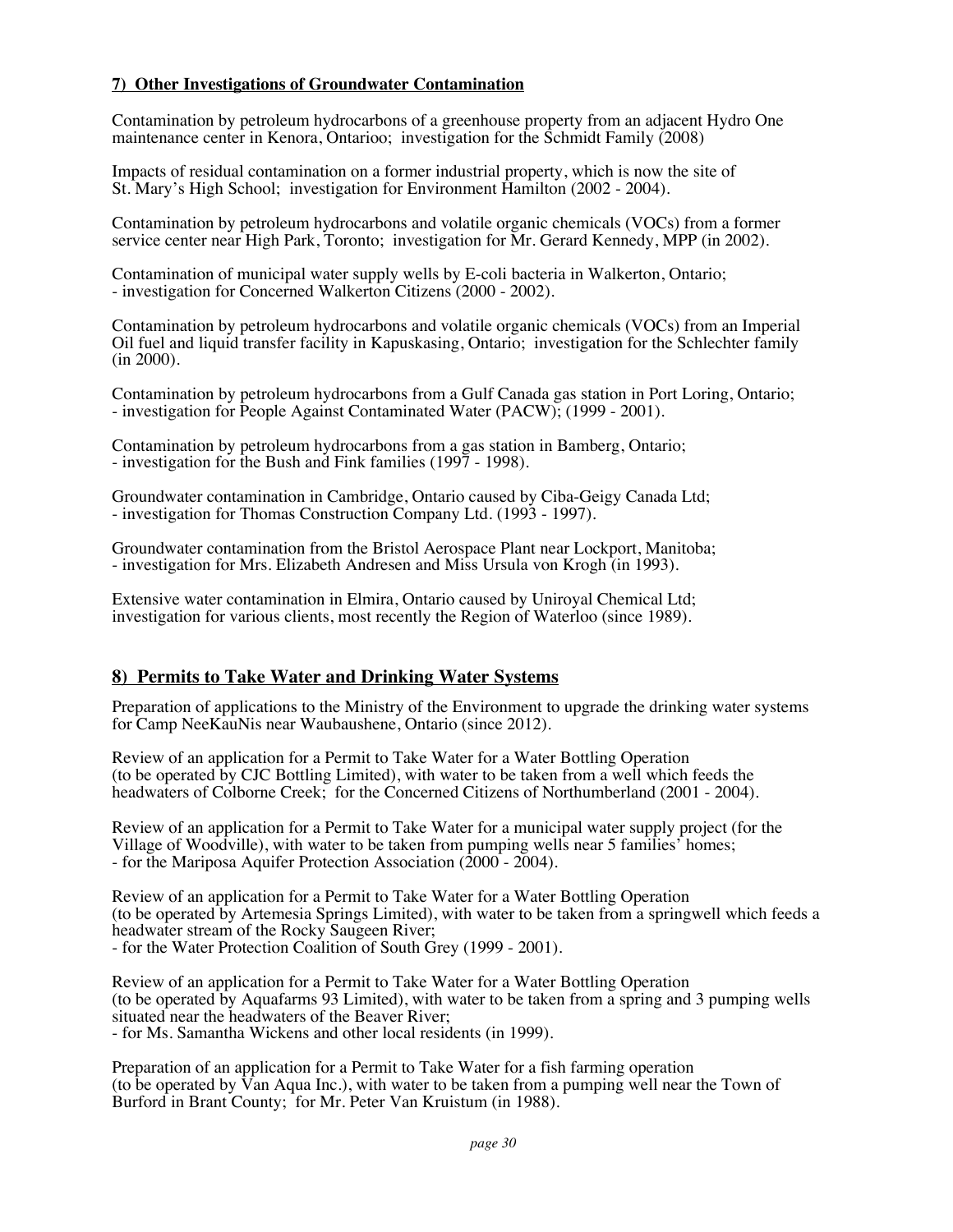#### **9) Reviews/Investigations Related to Impacts of Major Water-Takings**

Impacts of ongoing pumping of municipal supply wells K50/K51 in Wilmot Township; - review for Wilmot Center Monitoring Program Public Liaison Committee (since 2003).

Impacts of ongoing dewatering of the Canadian Gypsum Company mine near Hagersville Ontario; - review for residents of 3rd Line, Six Nations Indian Reserve (1999-2003).

#### **10) Reviews/Investigations related to Impacts from Pits, Quarries, and Mines**

Investigation of potential impacts from the Miller Braeside Quarry near Braeside, Ontario; - review for Friends Addressing Concerns Together in McNab/Braeside (since 2008).

Investigation of potential impacts from the unlicensed Nichol Quarry near Hagersville, Ontario; - review for the Mississaugas of the New Credit First Nation (since 2007).

Impacts of the proposed expansion of the Nelson Aggregates Quarry near Mount Nemo, Ontario; - review for Protecting Escaparment Rural Land (2005-2007).

Cumulative impacts of the proposed Halminen Quarry and Lafarge Quarry near Buckhorn, Ontario; - review for Friends of Life in the Kawarthas (2004 - 2006).

Impacts of the proposed expansion of the Graham Brothers Aggregates Limited gravel pit near Caledon, Ontario; review for Dr. David Sylvester (2000 - 2001).

Impacts of the proposed Nichol Gravel Limited quarry near Hagersville, Ontario; - review for the Mississaugas of the New Credit First Nation (1999 - 2001).

Impacts of well interference from the Canadian Gypsum Company mine near Hagersville; - investigation for several families on the Six Nations Reserve (1999 - 2003).

Impacts of well interference from the Dunnville Rock Products Quarry near Dunnville; - investigation for Mr. Ken Ricker and Mrs. Ethel Ricker (1997 - 2000).

Impacts of water takings asssociated with the Acton Quarry near Acton, Ontario; - review for Protect Our Water and Environmental Resources (1997-2007).

Impacts of a quarry proposed adjacent to Mitchell Lake, near Victoria Road, Ontario; - review for the Northern Victoria Ratepayers Association (1997 - 1999).

Impacts of a quarry, proposed to be located on the Bruce Peninsula; - review for Mr. Ziggy Kleinau (1996).

Impacts of a proposed gravel pit, to be sited near Grippen Lake, Ontario; - review for Township Residents Against Pit Pollution (1995 - 1998).

Impacts of a gravel pit to be built in an Earth Science Area of Natural Interest (ANSI); - review for Ms. Jeanette Mazur (1995 - 1996).

Impacts of the proposed Seeley and Arnill Quarry near Orillia, Ontario; - review for Mr. David Lowry (1993 - 1997)

Impacts of a proposed expansion of the Walker Brothers Quarry, near St. Catharines; - review for Mrs. Ronnie DeMeel (1992).

Impacts of six (6) proposed gravel pit operations in Oro Twp., Ontario; - review for Dr. E.J. Beaton and Dr. A.C. Beaton (1990 - 1992).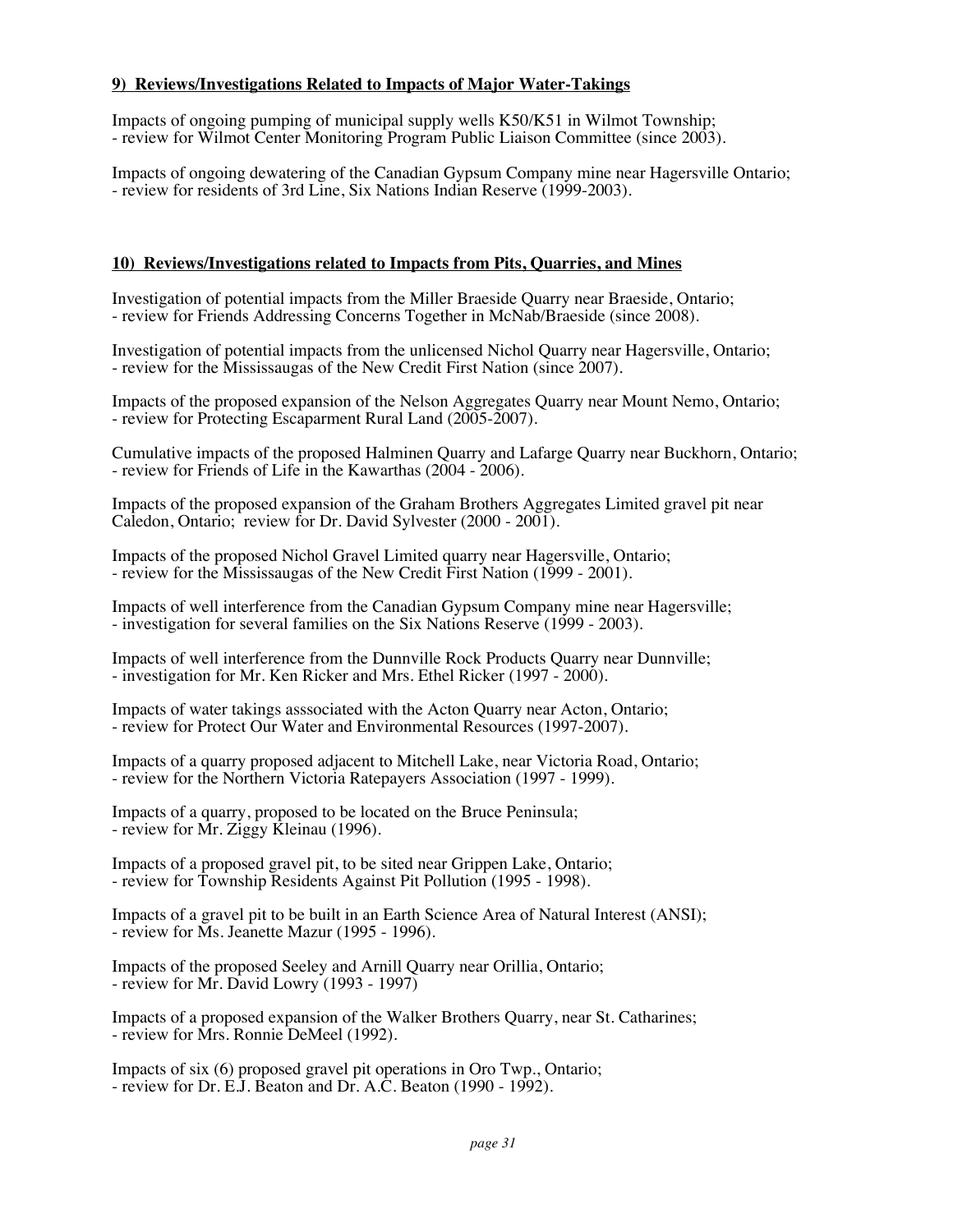#### **11) Participation in Public Hearings**

An application to site a quarry in a Provincially Significant Wetland Complex near Duntroon, Ont; • before the Ontario Municipal Board;

• Decision dated August 24, 2012.

A hearing into the proposed Darlington 'B' New Nuclear Power Plant Project;

• before the Canadian Nuclear Safety Commission;

• Decision dated August 17, 2012.

An application to develop a quarry in the Niagara Escarpment Plan area near Duntroon, Ontario; • before the Joint Board;

• Decision dated June 18, 2012.

An application to develop a gravel pit in the Municipality of Grey Highlands, Ontario;

- before the Ontario Municipal Board;
- Decision dated April 30, 2008.

An application to massively expand the Dufferin Aggregates Milton Quarry;

- before the Joint Board;
- Decision dated June 8, 2005.

An application for conversion of 81 cottages into permanent homes adjacent to a World Biosphere Reserve, Class 1 Wetland and Wilderness Area in Turkey Point;

• before the Ontario Municipal Board;

• Decision dated August 13, 2002.

An application to develop a quarry near Mitchell Lake and Victoria Road, Ontario;

• before the Ontario Municipal Board;

• Decision dated January 22, 1999.

An application to develop a gravel pit adjacent to a Class 1 Wetland along the shore of Lake Katchewanooka near Lakefield, Ontario;

- before the Ontario Municipal Board;
- Decision dated June 4, 1998.

An application to develop a quarry near Kinmount, Ontario;

- before the Ontario Municipal Board;
- Decision dated August 18, 1995.

An act (Bill 62) to amend the Environmental Protection Act to phase out landfilling in the Niagara Escarpment Plan Area;

- before the Standing Committee on the Administration of Justice;
- Bill 62 received Royal Assent June 23, 1994.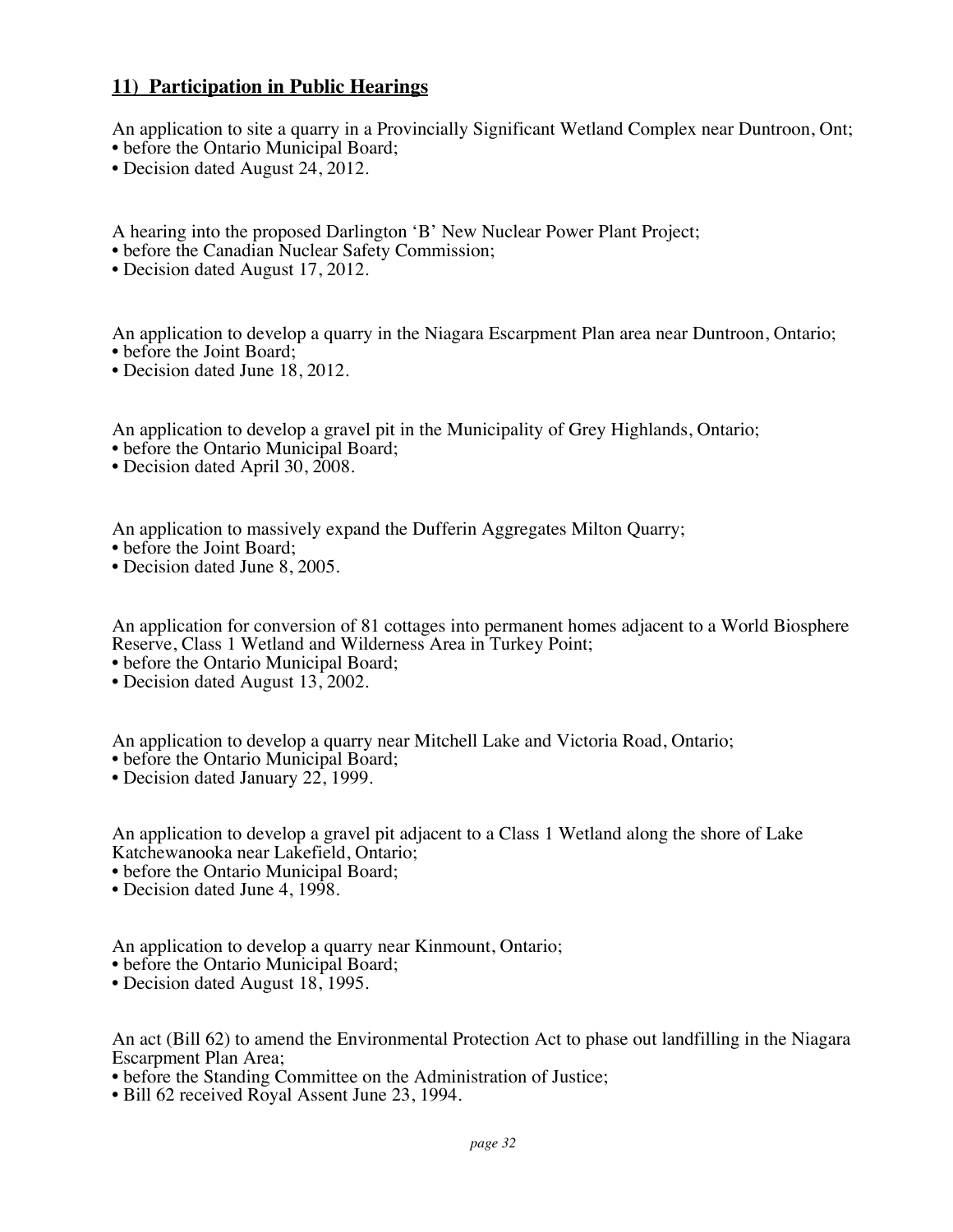An application to expand the Eastview Road Landfill Site near Guelph, Ontario;

- before the Environmental Assessment Board;
- Decision EP 92-02 dated September 22, 1993.

An application to develop six (6) gravel pits on the Oro Moraine in Oro Twp.;

- before the Ontario Municipal Board;
- Decision dated July 23, 1993.

An application to expand the Storrington Landfill Site;

- before the Environmental Assessment Board;
- Decision EP 91-01 dated March 31, 1993.

An amendment (No. 52/89) to the Niagara Escarpment Plan to delete waste disposal sites as a permitted land use in lands protected by the Plan;

- before a Niagara Escarpment Commission Hearing Officer;
- Decision dated Oct. 22, 1991.

An appeal against a zoning bylaw and a proposed plan of subdivision (which allowed construction of a golf course on a Class 1 Wetland);

- before the Ontario Municipal Board;
- Decision dated August 29, 1990.

An application to expand the Seeley and Arnill Aggregates Ltd. gravel pit in Oro Twp.;

- before the Ontario Municipal Board;
- Decision dated May 29, 1990.

An application to expand Essex County Landfill No. 3;

- before the Environmental Assessment Board;
- Decision EP 89-02 dated December 12, 1989.

An application to expand the Town of Cobourg landfill;

- before the Environmental Assessment Board;
- Decision EP 89-01 dated October 16, 1989.